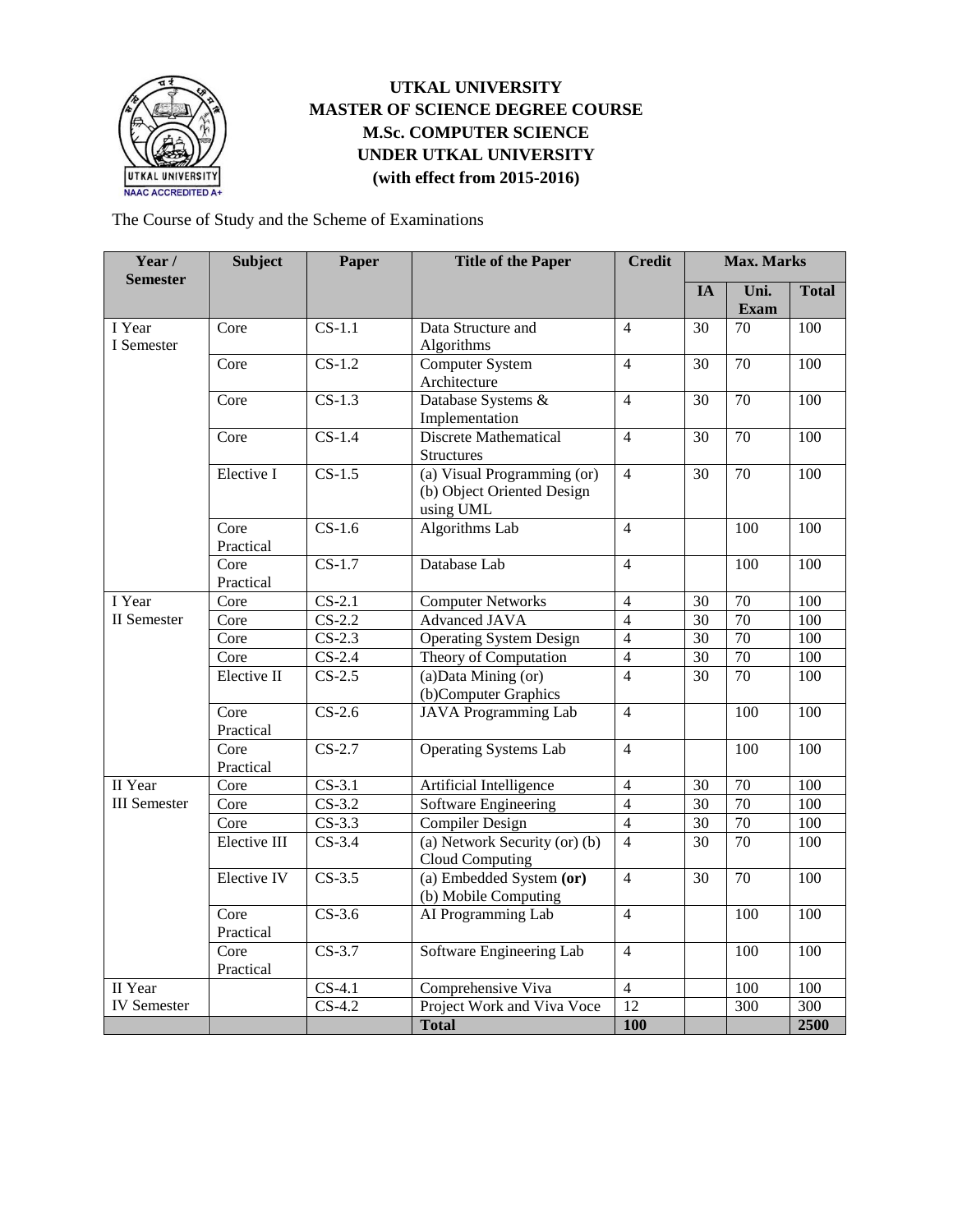# **CS.1.1 DATA STRUCTURE & ALGORITHMS**

## **OBJECTIVES**

- To understand the fundamentals of different data structure.
- To be able to learn design principles and concepts of algorithms.
- To have a mathematical foundation in analysis of algorithm.

## **LEARNING OUTCOMES**

Upon Completing the Course, Students will be able to:

- **•** Learn the basic types for data structure, implementation and application.
- **•** Know the strength and weakness of different data structures.
- **•** Use the appropriate data structure in context of solution of given problem.
- **•** Develop programming skills which require solving given problem.

#### **UNIT-I**

Introduction, The Role of algorithms in computing, Growth of functions, Recurrences, Heapsort, Quicksort, Sorting in linear time.

## **UNIT-II**

Elementary Data structures, Hash Tables, Binary Search Trees, Red-Black trees, B-trees, Data Structures for Disjoint sets.

## **UNIT-III**

Elementary Graph algorithms, Representation of Graphs, BFS, DFS, And Topological Sort, Minimum Spanning Trees Shortest path (single source and all-Pairs), Maximum Flow.

#### **UNIT- IV**

Dynamic programming (Matrix Chain, TSP Optimal binary Search) Greedy algorithms, Amortized analysis, String Matching.

#### **UNIT- V**

P, NP and NP-Completeness, Approximate Algorithm, Computational Geometry.

#### **Text books:**

T.H.Corman, C.E.Leiserson, R.L.Rivest and C. Stein : Introduction to Algorithms

#### **Reference books:**

1. Gilles Brassard and Paul Bratley: Fundamentals of Algorithmics

2. A.V. Aho, J.E.Hopcroft and J.D.Ullman: The Design and Analysis of Computer Algorithms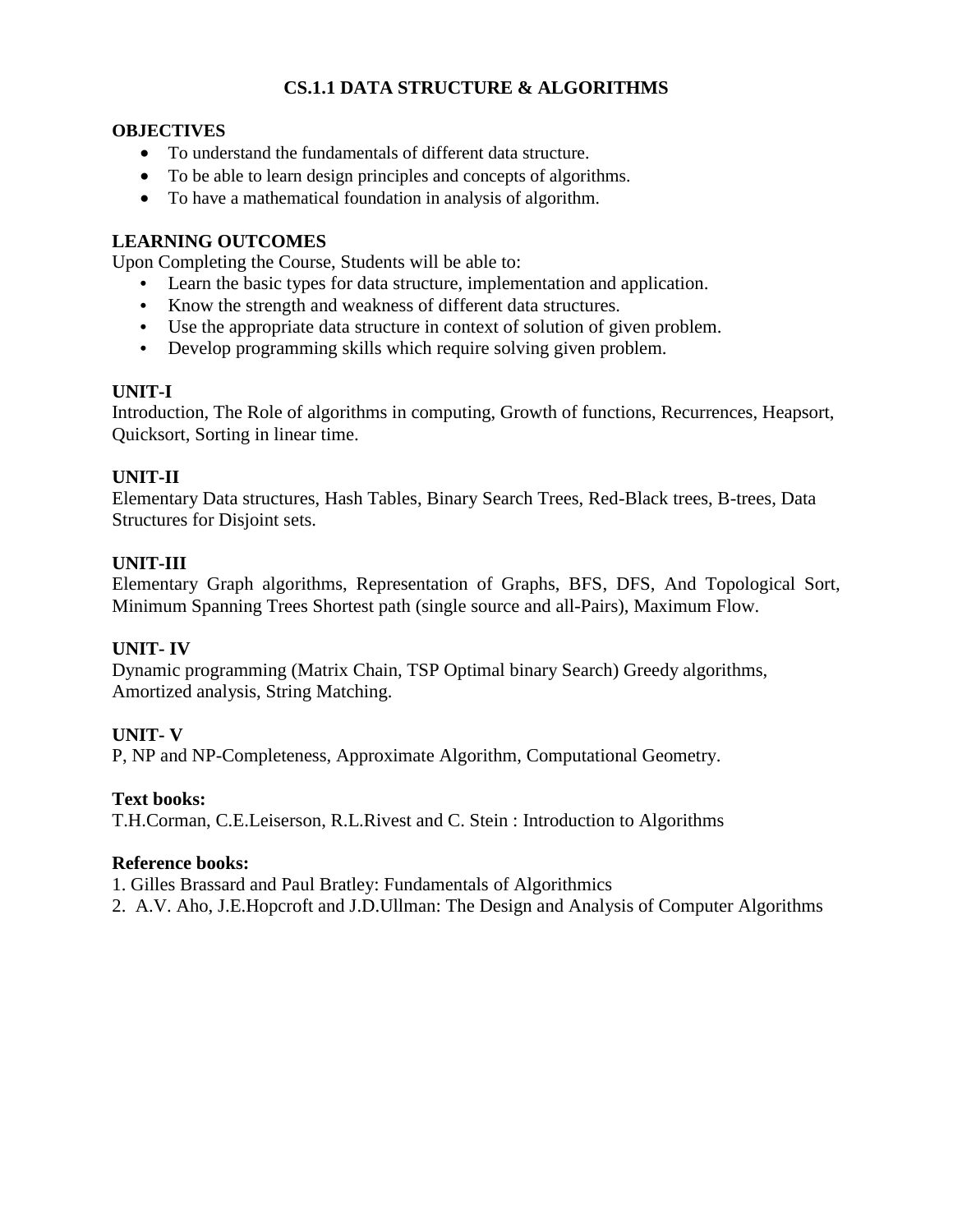# **CS.1.2 COMPUTER SYSTEM ARCHITECTURE**

## **OBJECTIVES**

- To understand the structure, function and characteristics of computer systems.
- To understand the design of the various functional units and components of computers.
- To identify the elements of modern instructions sets and their impact on processor design.
- To explain the function of each element of a memory hierarchy in order to identify and compare different methods for computer I/O.

## **LEARNING OUTCOMES**

Upon Completing the Course, Students will be able to:

- **•** The student will be able to understand the major architectural styles and appreciate the compromises that they encapsulate.
- **•** They will be able to read outline descriptions of real processors and understand in which way their designs fit into the frameworks described in the course.
- **•** They will be also able to understand the impact of design choices in programming in the context of a specific architecture.

## **UNIT-I**

Computer Function and Interconnection: Computer Components, Computer Function, Interconnection Structures, Bus Interconnection, PCI. Cache Memory: Computer Memory System, Cache Memory Principles, Elements of Cache Design, Pentium-4 Cache Organization.

## **UNIT-II**

External Memory : Magnetic Disk, RAID, Optical Memory, Magnetic Tape, External Devices, I/O Module, Programmed I/O, Interrupt-Driven I/O, Direct Memory Access, I/O Channels and Processors, FireWire and InfiniBand.

## **UNIT-III**

CPU Structure and Function: Processor Organization, Register Organization, Instruction Cycle, Instruction Pipelining, The Pentium Processor. Reduced Instruction Set Computer (RISC): Instruction Execution Characteristics, Use of a Large Register File, Compiler- Based Register Optimization, Reduced Instruction Set Architecture, RISC Pipelining, MIPS R4000, SPARC, RISC versus CISC Controversy.

#### **UNIT-IV**

Instruction-Level Parallelism and Superscalar Processors: Overview, Design Issues, Pentium-4. IA-64 Architecture: Motivation, General Organization, Prediction, Speculation, and Software Pipelining, IA-64 Instruction Set Architecture, Itanium Organization.

# **UNIT-V**

Parallel Organization: Multiple Processor Organizations, Symmetric Multiprocessors, Cache Coherence and MESI Protocol, Clusters, Non-Uniform Memory Access (NUMA), Vector Computation.

#### **Text Book:**

1. Stallings, W. Computer Organization and Architecture 4/ed. (PHI)

# **Reference Books**

1. Mano. M . M.: Computer System Architecture 3/ed. (PHI)

- 2. Hayes, J.P.: Computer Architecture and Organization 3/ed. (Mc. Graw-Hill Int.)
- 3. Quinn, M. J.: Parallel Programming in C with MPI and OpenMP (TMH)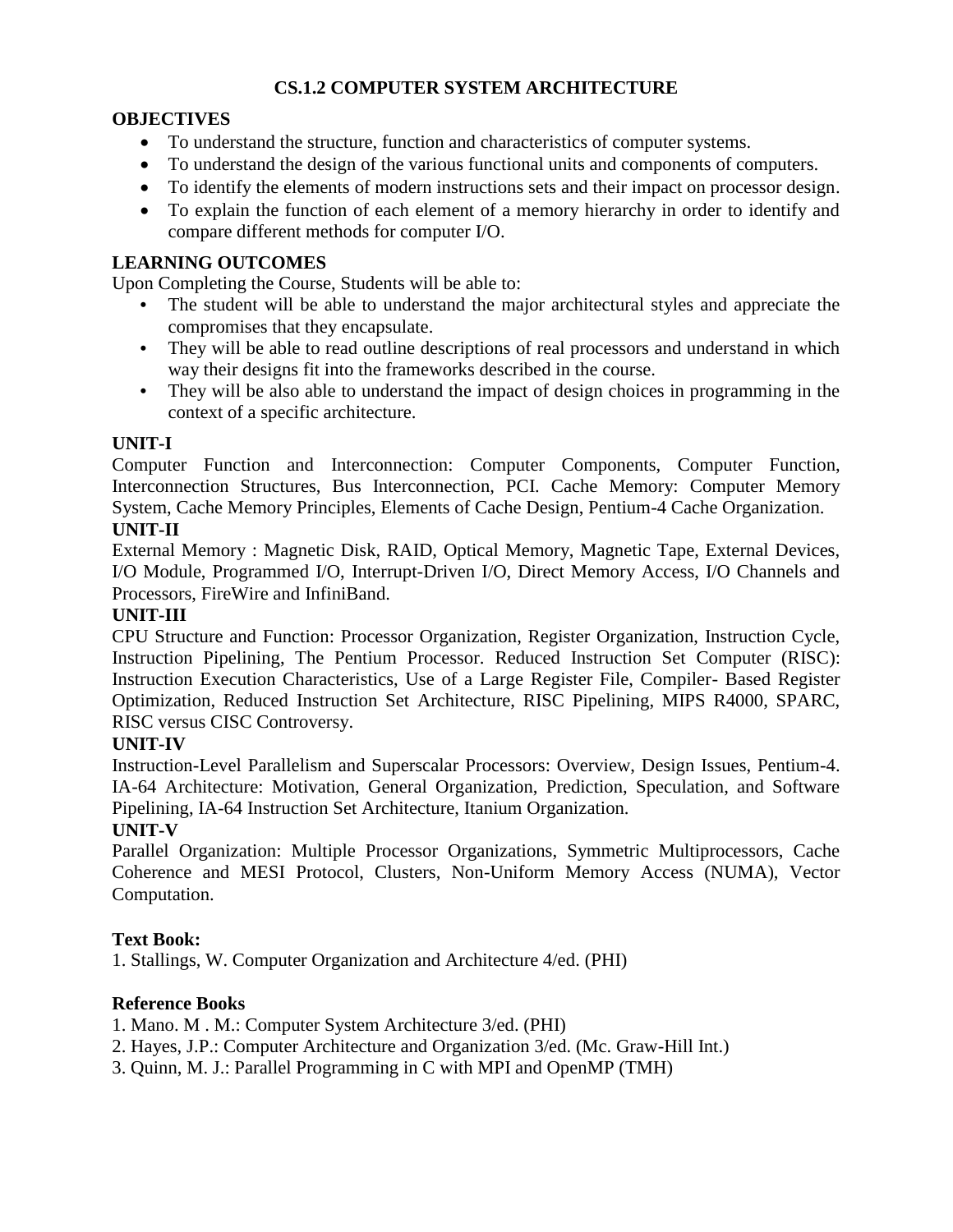# **CS.1.3 DATABASE SYSTEMS & IMPLEMENTATION**

# **OBJECTIVES**

- To learn the fundamental elements of database system.
- To learn the basic concepts of relational database management systems.
- To learn various SQL commands.

# **LEARNING OUTCOMES**

Upon Completing the Course, Students will be able to:

- **•** Identify advance database concepts and database models.
- **•** Apply and analyze various terms related to transaction management in centralized and distributed database.
- **•** Produce data modeling and database development process for object–oriented DBMS.
- Analyze and Implement the concept of object- relational database in development of various real time software.

## **UNIT-I**

Database System : Database System Applications, Database Systems versus File Systems, View of Data & Data Models, Database Languages, Database Users and Administrators, Transaction Management, Database System Structure, Application Architecture. Entity-Relationship Model : Basic Concepts & Constraints, Keys, Design Issues, Entity-Relationship Diagram, Weak Entity Sets, Extended E-R Features, Design of E-R Database Schema, Reduction of an E-R Schema to Tables, Overview of Relational Model and Relational Database Design.

## **UNIT-II**

SQL : Basic Structure, Set Operations, Aggregate Functions, Null Values, Nested Sub-queries, Views, Complex Queries, Modification of the Database, Joined Relations, Data-Definition Language, Embedded SQL. Dynamic SQL. Integrity and Security: Domain Constraints, Referential Integrity, Assertions, Triggers, Security and Authorization, Authorization in SQL, Encryption and Authentication.

# **UNIT-III**

Query Processing: Measures of Query Cost, Selection Operation, Sorting, Join and other Operations, Evaluation of Expressions. Query Optimization: Estimating Statistics of Expression Results, Transformation of Relational Expressions, Choice of Evaluation Plans, Materialized Views.

# **UNIT-IV**

Object-Oriented Databases: Complex Data Types, Object-Oriented Data Model, Object-Oriented Languages, Persistent Programming Languages, Persistent C++ Systems, Persistent Java Systems. Object-Relational Databases: Nested Relations, Complex Types, Inheritance, Reference Types, Querying with Complex Types, Functions and Procedures, Object-Oriented Vs Object-Relational.

## **UNIT-V**

Transactions: Transaction, Transaction State, Implementation of Atomicity and Durability, Concurrent Executions, Serializability, Recoverability, Implementation of Isolation, Transaction Definition in SQL, Testing for Serializability. Concurrency Control: Lock-Based, Timestamp-Based, Validation-Based Protocols Multiple Granularity, Multiversion Schemes, Deadlock Handling, Insert and Delete Operations, Weak Levels of Consistency, Concurrency in Index Structures. Recovery System : Failure Classification, Storage Structure, Recovery and Atomicity, Log-Based Recovery, Shadow Paging, Recovery with Concurrent Transactions, Buffer Management, Failure with Loss of Nonvolatile Storage, Advanced Recovery Techniques, Remote Backup Systems.

**Text Book:** Silbcrschatz.A, Korth,H.F., Sudarshan.S. : Database System Concepts 4/ed (TMH)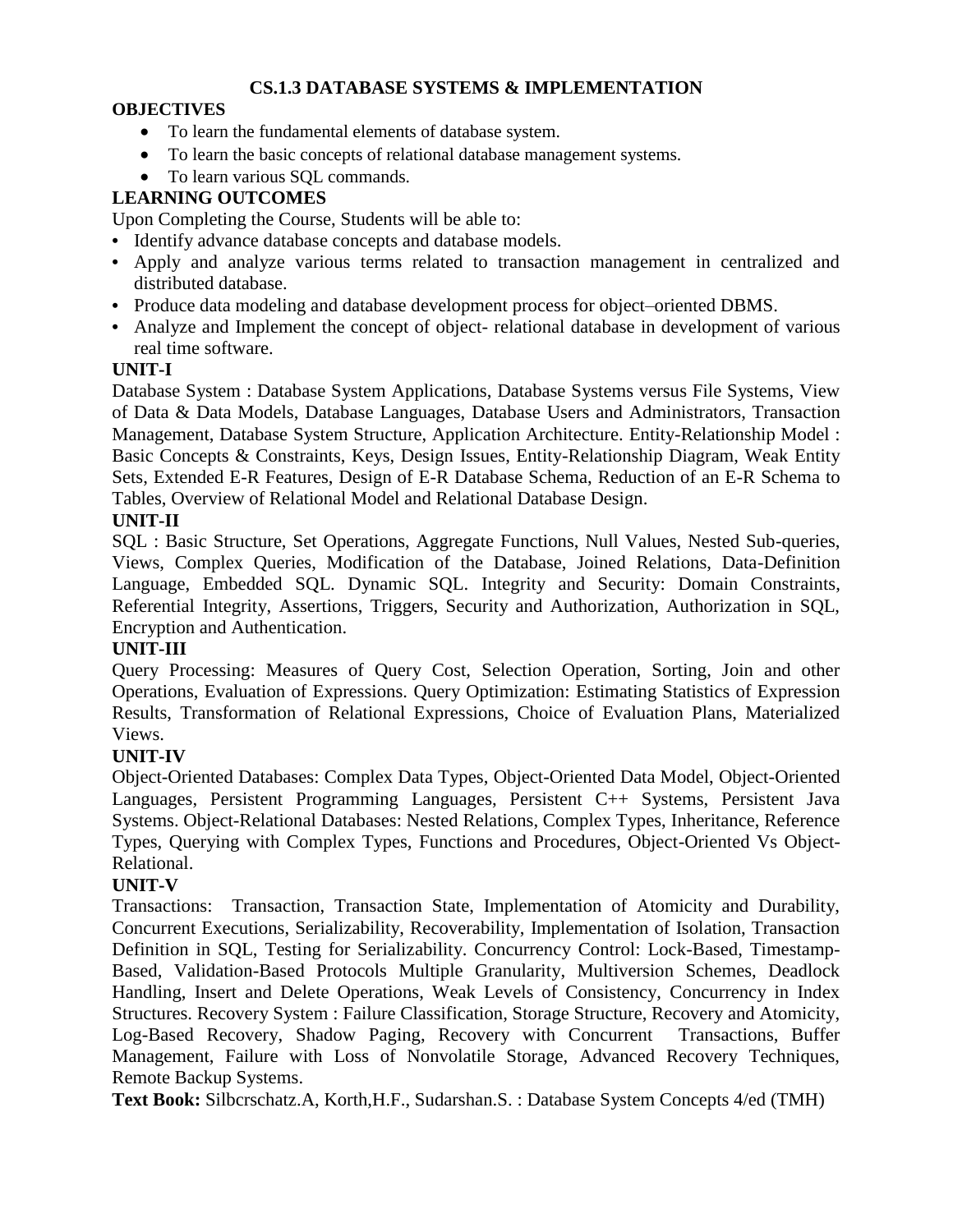# **CS.1.4 DISCRETE MATHEMATICAL STRUCTURES**

### **OBJECTIVES**

- To learn the mathematical foundations for Computer Science.
- Topics covered essential for understanding various courses.

# **LEARNING OUTCOMES**

Upon Completing the Course, Students will be able to:

- **•** Express a logic sentence in terms of predicates, quantifiers, and logical connectives.
- **•** Apply the rules of inference and methods of proof including direct and indirect proof forms, proof by contradiction, and mathematical induction.
- **•** Use tree and graph algorithms to solve problems.
- **•** Evaluate Boolean functions and simplify expressions using the properties of Boolean algebra.

# **UNIT-I**

Fundamentals of logic, Prepositional equivalences, Predicates and Quantifiers, Nested Quantifiers, Methods of Proof, Sequences and summations, Mathematical Induction.

# **UNIT-II**

Sets, set operations, properties of binary relations, equivalence relations and partitions, partial ordering relations and lattices, chains and anti-chains, functions and the pigeonhole principle.

# **UNIT-III**

The basics of counting, permutations and combinations, recurrence relations, solving recurrence relations, generating functions, inclusion – exclusion

# **UNIT-IV**

Introduction to graphs, graph terminology, Representing graphs and graph isomorphism, Euler and Hamilton paths, introduction to trees, applications of trees.

# **UNIT-V**

Groups, subgroups, cosets and Lagrange's Theorem, Codes and group codes, homomorphisms and normal subgroups, Isomorphisms, Ring, Integral Domains and Fields.

#### **Text Book:**

1. C.L. Liu, "Elements of Discrete Mathematics", Mc Graw Hills International Second Edition. 2. Kenneth H. Rosen, Discrete Mathematics and its Applications, Mc Graw Hills International Fifth Edition.

# **Reference Books:**

1. Bernardi Kolman, Robert C. Busby, Sharon Ross, "Discrete Mathematical Structure" Prentice Hall of India.

- 2. Mott, J.L, Kandel, A. & Baker, T.P..: Discrete Mathematics for Computer Science and Mathematics, 2/ed (P 1999)
- 3. N.Ch. S.N. Lyengar, Chankrasekaran, Venkatesh, Arunachalam, "Discrete Mathematics", Vikas Publication.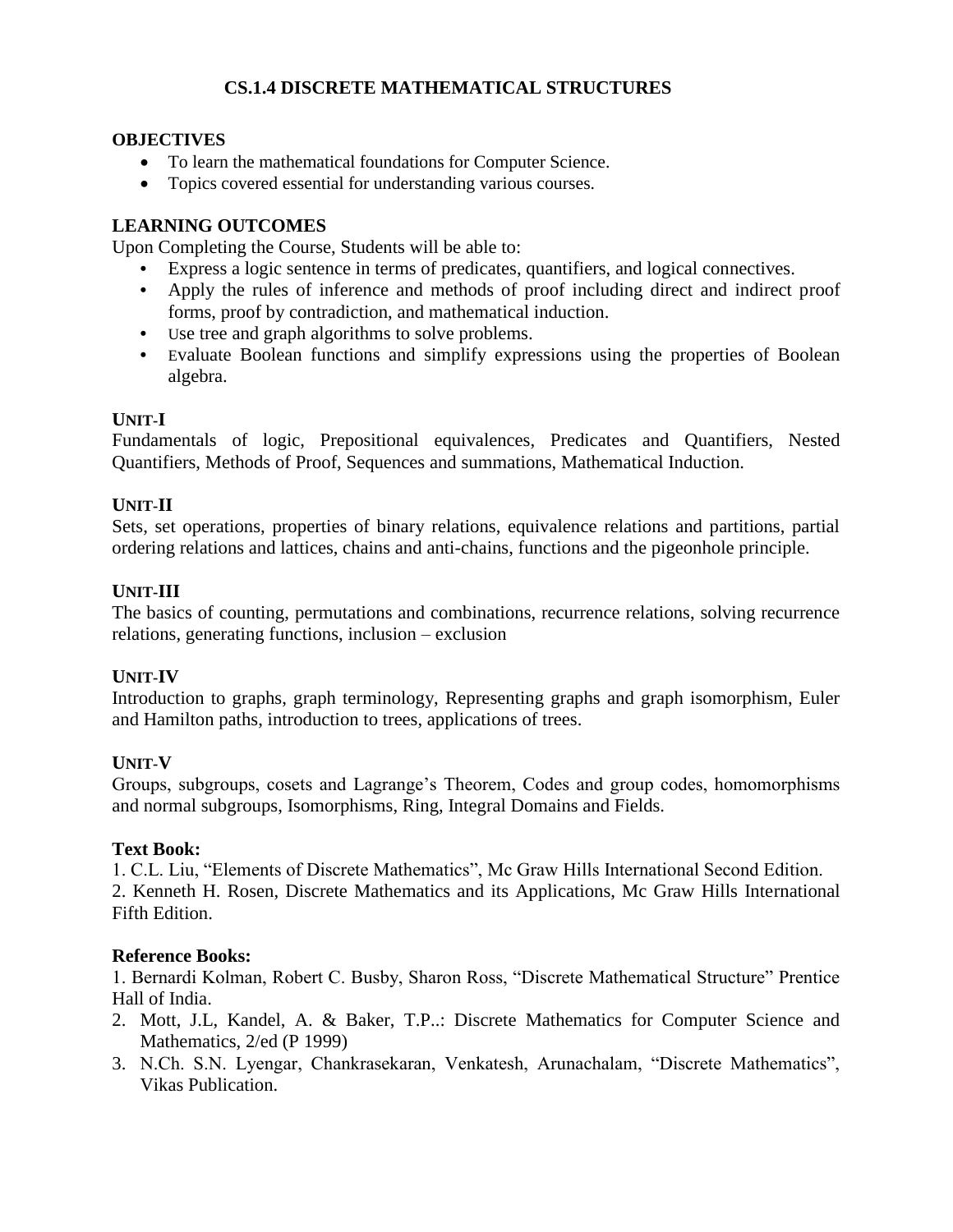# **CS.1.5 OBJECT ORIENTED DESIGN USING UML**

## **OBJECTIVES**

- To learn the importance of modeling in the software development life cycle
- To learn various UML notation, symbols and their usage
- To learn the object-oriented approach to analyzing and designing systems and software solutions
- How to Employ the UML notation to create effective and efficient system designs

## **LEARNING OUTCOMES**

Upon Completing the Course, Students will be able to:

- **•** Analyse, design, document the requirements through use case driven approach.
- **•** Identify, analyse, and model structural and behavioural concepts of the system.
- **•** Develop, explore the conceptual model into various scenarios and applications.
- **•** Apply the concepts of architectural design for deploying the code for software.

## **UNIT-I**

Complexity: The inherent complexity of software – The Structure of complex systems – Bringing order to chaos – On designing complex systems. – Categories of analysis and design methods. The Object Model: The evolution of object model – Elements of object model – Applying the object model – Foundations of the object model. Classes and Objects: The nature of an object – Relationship among objects – The nature of a class – Relationship among classes **UNIT-II**

Structural Modeling: Introduction to UML – Software development life cycle -RUP–Inception , Elaboration, Construction and Implementation-Classes – Relationships – Interfaces, Types and roles – Packages – Instances – Class diagram – Object diagram.

# **UNIT-III**

Behavioral Modeling: Use cases – Use case diagram – Interaction diagram – Activity diagrams – Events and signals – State machines - Processes and Threads – State chart Diagrams.

#### **UNIT-IV**

Architectural Modeling: Components – Component Diagram - Deployment – Deployment Diagrams – Patterns and Frameworks - Systems and Models.

# **UNIT-V**

Distributed objects communication between distributed objects-Distributed object model-Case Study: ATM, Library Information System, Payroll system, Student Information System, Railway Reservation System.

#### **Text Book(s)**

- 1. Grady Booch, "Object –Oriented analysis and Design with Applications", Pearson Education.
- 2. Grady Booch, James Rumbaugh and Ivar Jacobson, "The Unified Modeling Languages User Guide", Pearson Education.
- 3. H Srinath, H Eriram, A Krishnamurthy by Scitech "OOAD using UML"

# **References**

- 1. Ali Bahrami, "Object Oriented Systems Development" Irwin-McGraw Hill, New Delhi, International editions, 1999.
- 2. Martin Fowler, Kendall Scott, "UML Distilled-Applying the standard Object Modeling Language", Addition Wesley 1977.
- 3. UML in a Nut Shell by Alhir SPD Orilley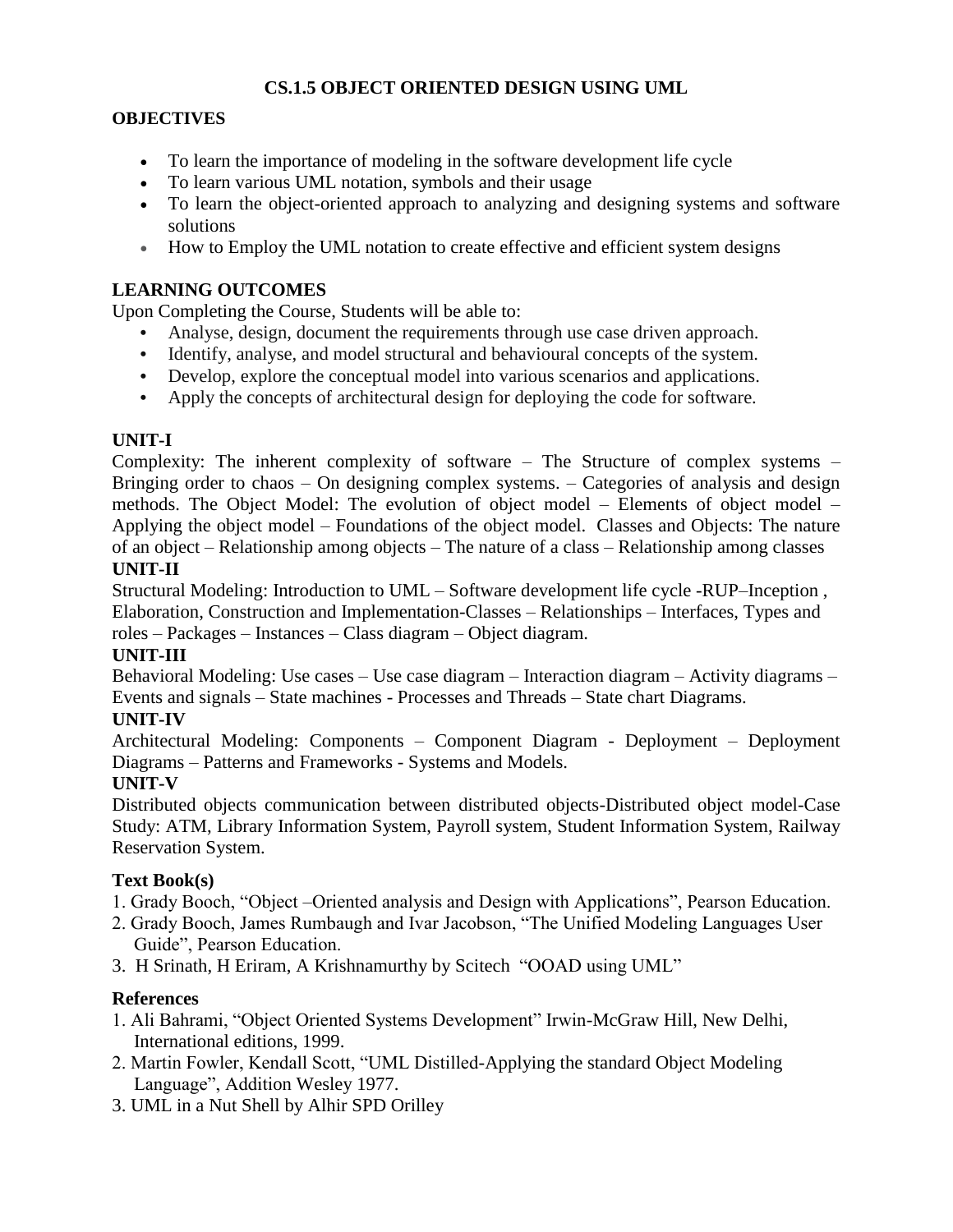# **CS.2.1 COMPUTER NETWORKS**

## **OBJECTIVES**

- To learn about computer network organization and implementation.
- To obtain a theoretical understanding of data communication and computer networks.
- To gain practical experience in installation, monitoring, and troubleshooting of current LAN systems

## **LEARNING OUTCOMES**

Upon Completing the Course, Students will be able to:

- **•** Describe how computer networks are organized with the concept of layered approach.
- **•** Describe how signals are used to transfer data between nodes.
- **•** Implement a simple LAN with hubs, bridges and switches.
- **•** Describe how packets in the Internet are delivered.

#### **UNIT-I**

Encoding & Modulation: Digital-To-Digital, Analog-to-Digital, Digital-to-Analog and Analog-t-Analog Conversions. Transmission of Digital Data, Interfaces and Modems: Digital Data Transmission, DTE-DCE Interface Standards, Modems, 56K Modem, Cable Modem. Multiplexing: Frequency Division, Wave Division and Time Division Multiplexing, Multiplexing in the Telephone System, Digital Subscriber Line (DSL), FTTC.

## **UNIT-II**

Data Link Control: Line Discipline, Flow Control, Error Control. Data Link Protocols: Asynchronous Protocols, Character-Oriented Protocols, Bit-Oriented Protocols, Link Access Procedures. Local Area Networks: Project 802, Ethernet, Switched Ethernet, Fast Ethernet, Gigabit Ethernet, Token Bus, Token Ring, Fiber Distributed Data Interface (FDDI).

#### **UNIT-III**

Metropolitan Area Networks: IEEE 802.6 (DQDB), Switched, Multimegabit Data Services (SMDS). Switching: Circuit Switching, Packet switching, Message Switching. Point-To-Point Protocol: Transition States, PPP Layers, Link Control Protocol (LCP), Authentication, Network Control Protocol (NCP).

#### **UNIT-IV**

Integrated Services Digital Network: Services, Scribers Access to the ISDN, ISDN layers, Broad Band ISDN. X.25 : X.25 Layers. Frame Relay: Frame Relay Operation, Frame Relay Layers, Congestion Control, Leaky Bucket Algorithm, Traffic Control.

#### **UNIT-V**

ATM: ATM Architecture, Switching, Switch Fabrics, ATM Layers, Service Classes, ATM Applications. SONET: Synchronous Transport Signals, Physical Configuration, SONET Layers, SONET Frame, Multiplexing STS Frames, Applications. Networking & Internetworking Devices: Repeaters, Bridges, Routers, Gateways, Routing Algorithms (Distance Vector & Link State Routing).

#### **Text Book:**

1. Forouzan, B. A.: Data Communications and Networking, 2/Ed (TMH)

#### **Reference Books:**

1. Tanenbaum, A. S.: Computer Networks, 4/Ed (PHI)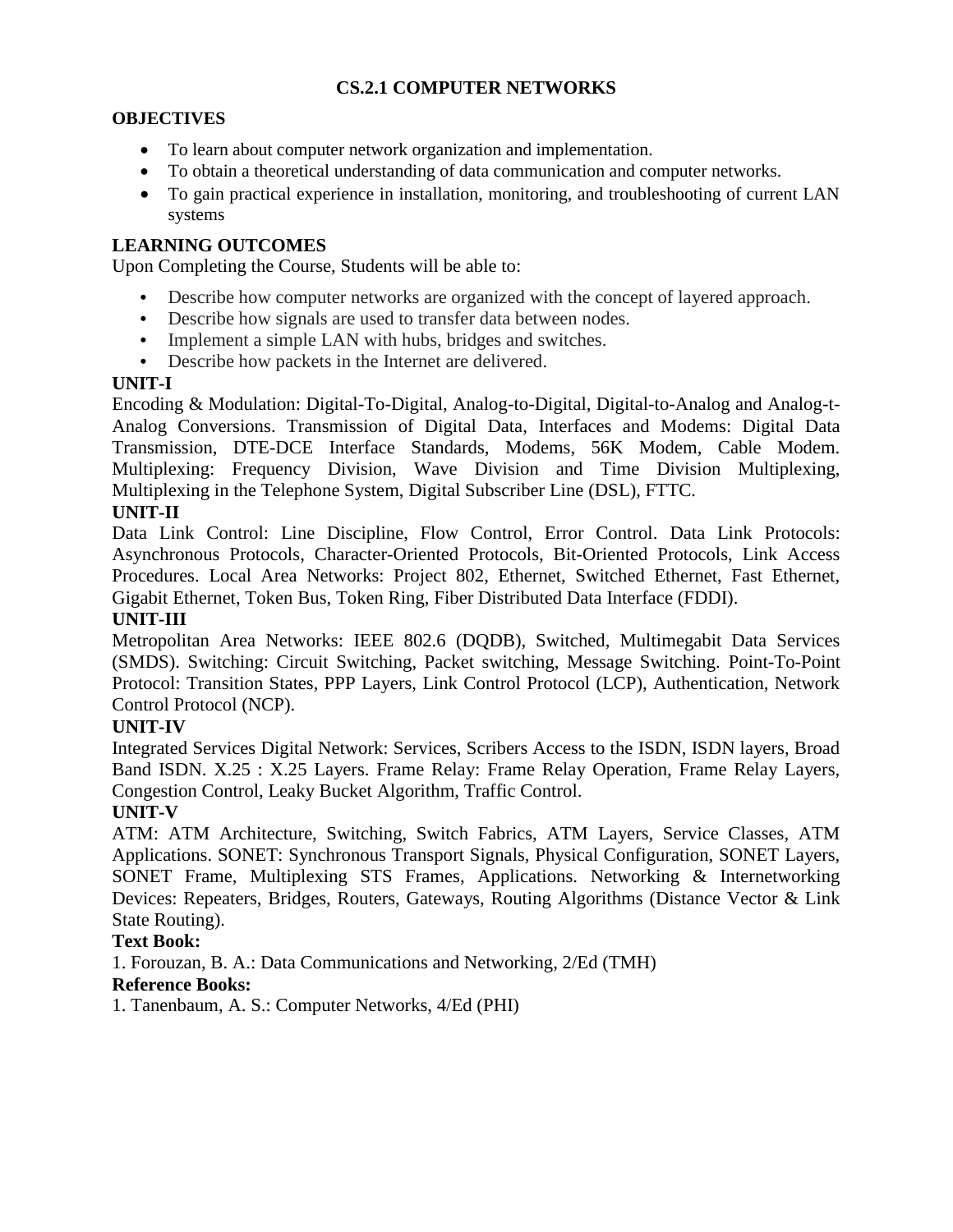# **CS. 2.2 ADVANCED JAVA**

# **OBJECTIVES**

- To know the fundamentals of Java programming and develop error-free, welldocumented Java programs
- To develop and test various advanced concepts of Java such as Java network, search engine, and web framework programs.
- Learn how to write, test, and debug advanced-level Object-Oriented programs using Java.

# **LEARNING OUTCOMES**

Upon Completing the Course, Students will be able to:

- **•** Know some concepts of advanced programming and practice on reusing components.
- Write sophisticated Java applications.
- **•** Use the Java language for writing well-organized, complex computer programs with both command line and graphical user interfaces.

# **UNIT-I**

Introduction to JAVA & its various features, JAVA Virtual Machine its architecture. Installation of JDK and 'CLASSPATH' setting, A First Java Program, Compilation and Applications, The JDK Directory Structure ,Lexical issues of java Class, Object, Instance Data and Class Data, Methods, Constructors, Access Modifiers, Destroying Objects , inheritance, overriding , Dynamic method dispatch abstract class interface ,Wrapper class boxing unboxing autoboxing and autounboxing, Package, multithreading , exception handling ., console and File I/O

# **UNIT-II**

GUI basic, introduction to swing difference between AWT and swing , Swing components and containers Layout managers, event handling, Applets, life cycle of applets steps for making applet, JLabel,JButton, JCheckBox, JRadioButton, JScrollPane, JTextField , JTextArea ,JMenu, JTable ,dialog boxes.

# **UNIT-III**

JDBC concept The JDBC Connectivity Model, JDBC drivers ,Database Programming, Connecting to Database, Working with database tables, SQLWarning Classes, Executing SQL Queries, ResultSet MetaData, PreparedStatement, Parameterized Statements, Stored Procedures and Transaction Management, Networking , Basics of Networking, Inet Address, TCP/IP Sockets ,Data Grams, Simple Client Server socket programming. Remote method invocation (RMI)

# **UNIT-IV**

J2EE Overview, Client Tier, Middle Tier, Application Server Tier, The J2EE Platform, Servlet , life cycle of servlet steps for making servlet, deployment ,Deployment descriptor and its configuration , Session tracking The JSP Solution, JSP Syntax & Deployment, Variables and Expressions, Sessions in JSP, page and taglib Directives .

# **UNIT-V**

Enterprise java beans(EJB) ,EJB architecture , Classification of EJB, Session Beans , Stateless and Stateful Session bean ,Bean class , Developing and running bean application ,MVC (Model View Control ) architecture

JAR Concepts, Steps for creating simple jar files, Creating executable JAR Files. **Books:**

- 1. JAVA The Complete Reference Herbert Schildt Tata McGraw-Hill
- 2. JAVA Server Programming Balck Book Kogent Dreamtech publication
- 3. Programming in JAVA Sachin Malhotra Saurabh Choudhury Oxford publication
- 4. Introduction to Java Programming Y. Daniel Liang Person publication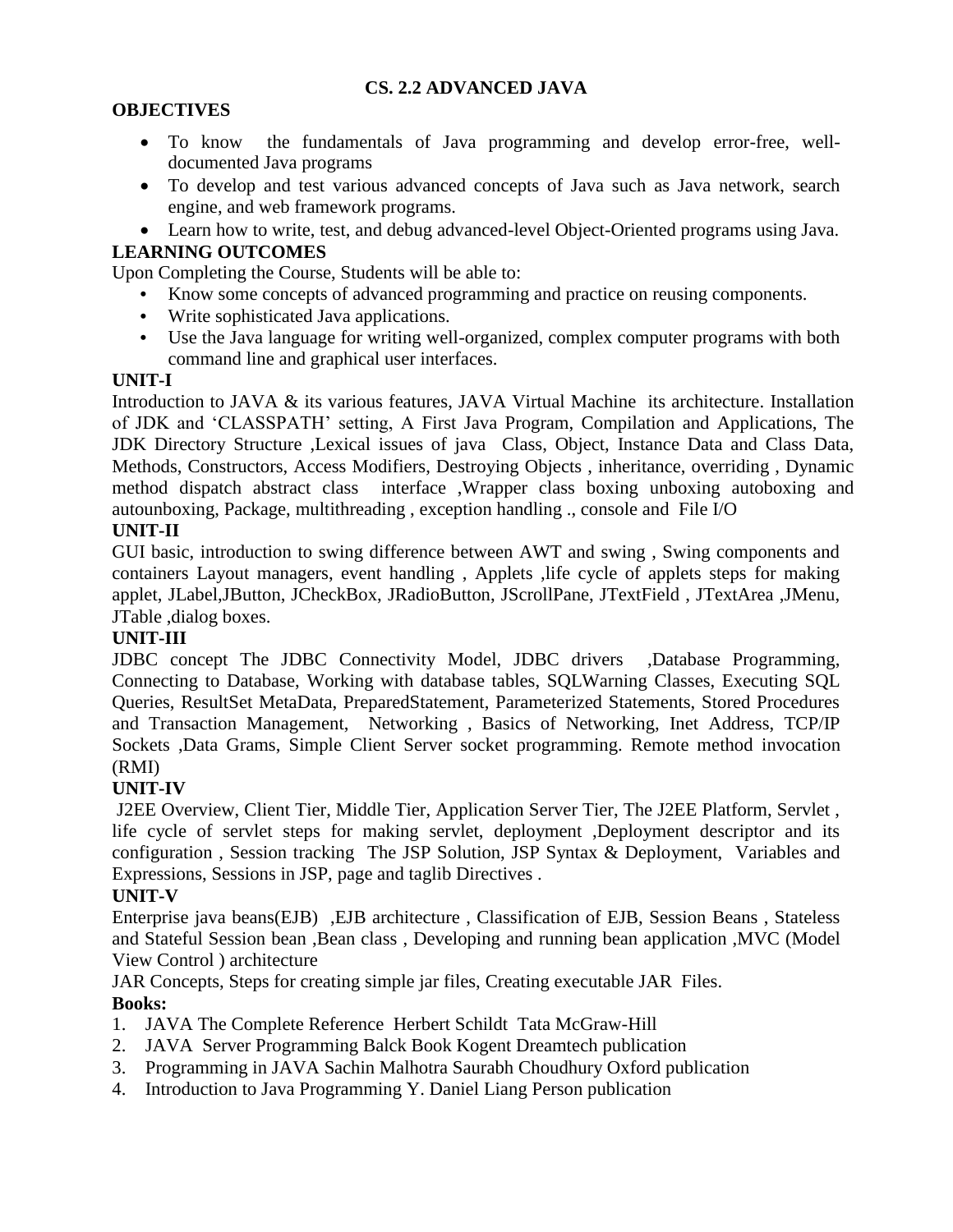# **CS.2.3 OPERATING SYSTEM DESIGN**

### **OBJECTIVES**

- **•** To understand Operating system structure and services.
- **•** To understand the concept of a Process, memory, storage and I/O management.

# **LEARNING OUTCOMES**

Upon Completing the Course, Students will be able to:

- **•** Identify the low-level structure and internal mechanism of operating system.
- **•** Understanding the performance and design trade-offs in complex software systems.
- **•** Describe the main responsibilities of a contemporary operating system (OS).
- **•** List the most fundamental subsystems of an OS and the functions that each subsystem is responsible.
- **•** Recognize and give examples of conflicting goals and compromises necessary in implementing an OS and configuring its run-time parameters

## **UNIT- I**

Operating System, Computer-System Organization, Computer-System Architecture, Operating-System Structure, Operating-System Operations, Process Management, Memory Management, Storage Management, Protection and Security, Distributed Systems, Special Purpose Systems, Computing Environments, Open-Source Operating Systems. Operating System Services, User Operating System Interface, System Calls, Types of System Calls, System Programs, Operating-System Design and Implementation, Operating System Structure, Virtual Machines, Operating System Debugging, Operating System Generations. System Boot.

## **UNIT- II**

Process: Process Concept, Process Scheduling, Operations on Processes, Inter-Process Communication, Examples of IPC Systems, Communication in Client-Server Systems. Multithreaded Programming: Multithreading Models, Thread Libraries, Threading Issues, Operating-System Examples.

## **UNIT- III**

Process Scheduling: Basic Concepts, Scheduling Criteria, Scheduling Algorithms, Thread Scheduling. Multiple-Process Scheduling. Synchronization: The Critical Section Problem, Peterson's Solution, Synchronization Hardware, Semaphores, Classical Problems of Synchronization, Monitors, Synchronization Examples, Atomic Transactions.

#### **UNIT- IV**

Deadlocks: System Model, Deadlock Characterization, Methods of Handling Deadlocks, Deadlock Prevention, Deadlock avoidance, Deadlock Detection, Recovery from Deadlock. Memory Management Strategies: Swapping, Contiguous Memory Allocation, Paging, Structure of the Page Table, Segmentation, Example: The Intel Pentium.

#### **UNIT- V**

Virtual-Memory Management: Demand Paging, Copy-on-Write, Page Replacement, Allocation of Frames, Thrashing, Memory-Mapped Files, Allocating Kernel Memory. File System: File Concept, Access Methods, Directory and Disk Structure, File-System Mounting, File Sharing, Protection.

#### **TEXT BOOK:**

Operating System Concepts**:** Silberschatz, Galvin, Gagne, 8/e (Wiley-India)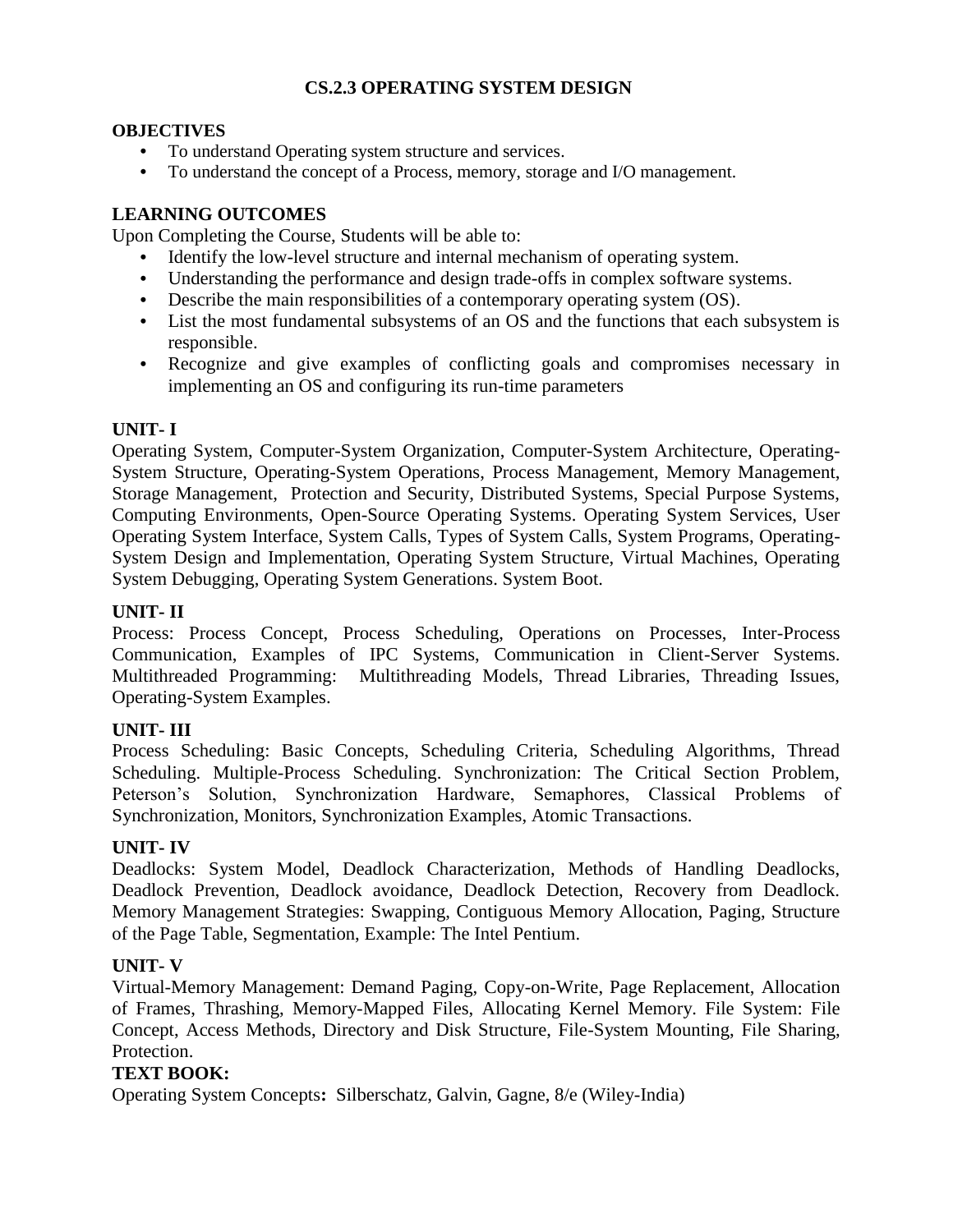# **CS.2.4 THEORY OF COMPUTATION**

## **OBJECTIVES**

- **•** To learn the mathematical foundations of computation including automata theory
- **•** To learn the theory of formal languages and grammars; the notions of algorithm, decidability, complexity, and computability.
- **•** To learn about how really computers works and what kind of activities can be computed mechanically within a computer.

# **LEARNING OUTCOMES**

Upon Completing the Course, Students will be able to:

- Model, compare and analyse different computational models using combinatorial methods.
- Apply rigorously formal mathematical methods to prove properties of languages, grammars and automata.
- Construct algorithms for different problems and argue formally about correctness on different restricted machine models of computation.
- Identify limitations of some computational models and possible methods of proving them.
- Have an overview of how the theoretical study in this course is applicable of application like designing the compilers.

**UNIT I**: - Regular Languages & Finite Automata:

Deterministic Finite Automata, Non-deterministic Finite Automata, Equivalence of NFA, and DFA. Regular Expressions & Languages, Conversion of DFAs to Regular Expressions, and vice versa. Properties of Regular Languages: Pumping Lemma, Closure properties: Union, Intersection, Complement, Difference, Reversal, Homomorphism, and Inverse Homomorphism. Decision Problems for Regular Languages, DFA Minimization.

**UNIT II**: - Context Free languages & Pushdown Automata

Context Free Languages, Context Free Grammars, Derivation, Ambiguity, Parsing. Pushdown Automata: Definition of PDAs, Acceptance of PDAs by final state and by empty stack. Conversion of CFG to PDA and vice versa. DPDAs & DCFLs, Determinism & Parsing. Simplification of CFG's, Chomsky Normal Form. The Pumping Lemma for CFL's. Closure properties: union, concatenation, \*, +, Homomorphisms, and Reversal. Nonclosure under reversal and complementation. Decision Problems for CFLs, CYK Algorithm, Undecidable Problems for CFLs.

**UNIT III**: - Turing Machines:

TM Definition and Notation; Instantaneous Descriptions, NTM & DTM, Programming tricks for TMs, Examples involving TM Computations, Extensions & Restrictions to Basic TM Model, (Multi Tape, Multi Dimensional, Counter machine, Two Stack PDAs).

**UNIT IV**: - Decidability Theory:

The Church-Turing Thesis, Universal Turing Machines and TM Encoding. Decidable and semidecidable languages, Recursive Enumeration and Decidability, Many-one Reductions, Hardness, Undecidability, Closure Properties. The Diagonalization Language, The Halting Problem, Post's Correspondence Problem, Undecidable Problems from Language Theory, Rice's Theorem. Linear Bounded Automata (LBA).

**UNIT V**: - Complexity Theory

Measuring Complexity, The Big **Oh**, **Theta, Big Omega** Notations, Time Complexity classes: P, NP, NP-Completeness, Coping with NP-Completeness. Cook-Levin's Theorem, Some NP-Complete Problems: SAT, 3-SAT, Hamiltonian Path, Vertex Cover, Independent Set. Space Complexity classes: PSPACE, L, NL.

**Text Book**: Introduction to Automata Theory, Language & Computation-Hopcroft, Motwani and Ullman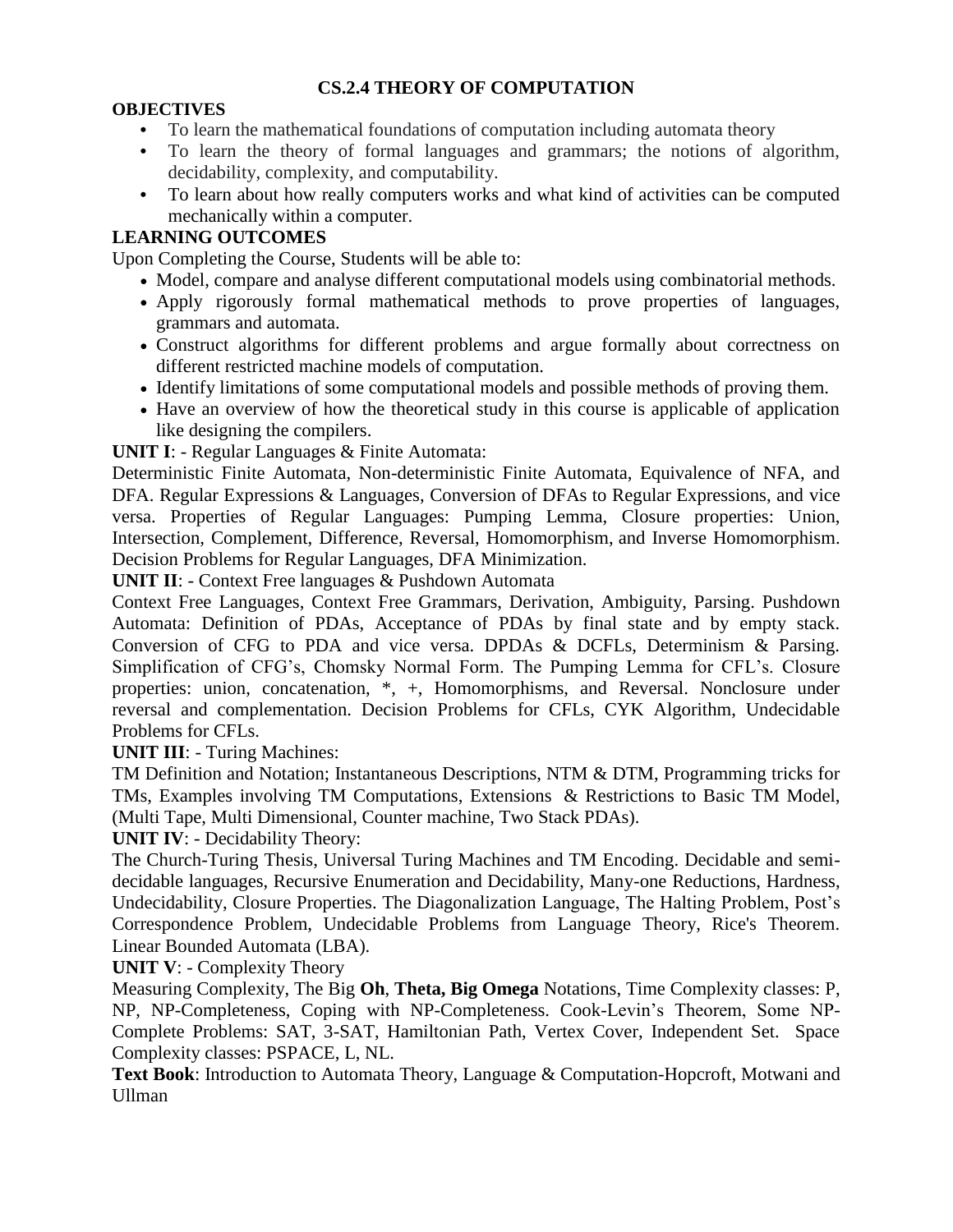# **CS.2.5 DATA MINING**

# **OBJECTIVES**

- **•** To introduce students to the basic concepts and techniques of Data Mining
- **•** To develop skills of using recent data mining software for solving practical problems.
- **•** To study the methodology of engineering legacy databases for data warehousing and data mining to derive business rules for decision support systems
- **•** Develop and apply critical thinking, problem-solving, and decision-making skills which can initiate students about research oriented thinking.

# **LEARNING OUTCOMES**

Upon Completing the Course, Students will be able to:

- **•** Understand what data mining is all about.
- **•** Perform the data preparation tasks and understand the implications.
- **•** Demonstrate an understanding of the alternative knowledge representations such as rules, decision trees, decision tables, and Bayesian networks.
- **•** Demonstrate an understanding of the basic machine learning algorithmic methods that support knowledge discovery.
- **•** Identify alternative data mining implementations and what might be most appropriate for a given data mining task.

# **UNIT-I**

Introduction: Definition of data mining-data mining vs query tools-machine learning-taxonomy of data mining tasks - steps in data mining process - overview of data mining techniques.

## **UNIT-II**

Data Pre-Processing And Characterization: Data Cleaning - Data Integration and Transformation - Data Reduction - Discretization and Concept Hierarchy Generation - Primitives - Data Mining-Query Language- Generalization-Summarization-Analytical Characterization and Comparison

# **UNIT-III**

Association Rule - Mining: Market basket analysis, frequent Itemset generations, The Apriori principle, Candidate Itemset generation and Pruning, Support counting using Hash tree, Multi Dimensional data from Transactional Database and Relational Database. FP-Growth Algorithm, objective measures of Interestingness

#### **UNIT-IV**

Classification: Classification - Decision Tree Induction - Bayesian Classification - Back Propagation , Lazy learners, nearest neighbor, Rule based classification, Accuracy, Prediction-Linear regression, Non-linear regression models

#### **UNIT-V**

Cluster analysis: Types of data, Distance measures, Evaluation criteria measures, Clustering Methods - Partitioning methods, K-Means, Density based method- DBSCAN, Model based clustering methods – Expectation-maximization, outlier analysis.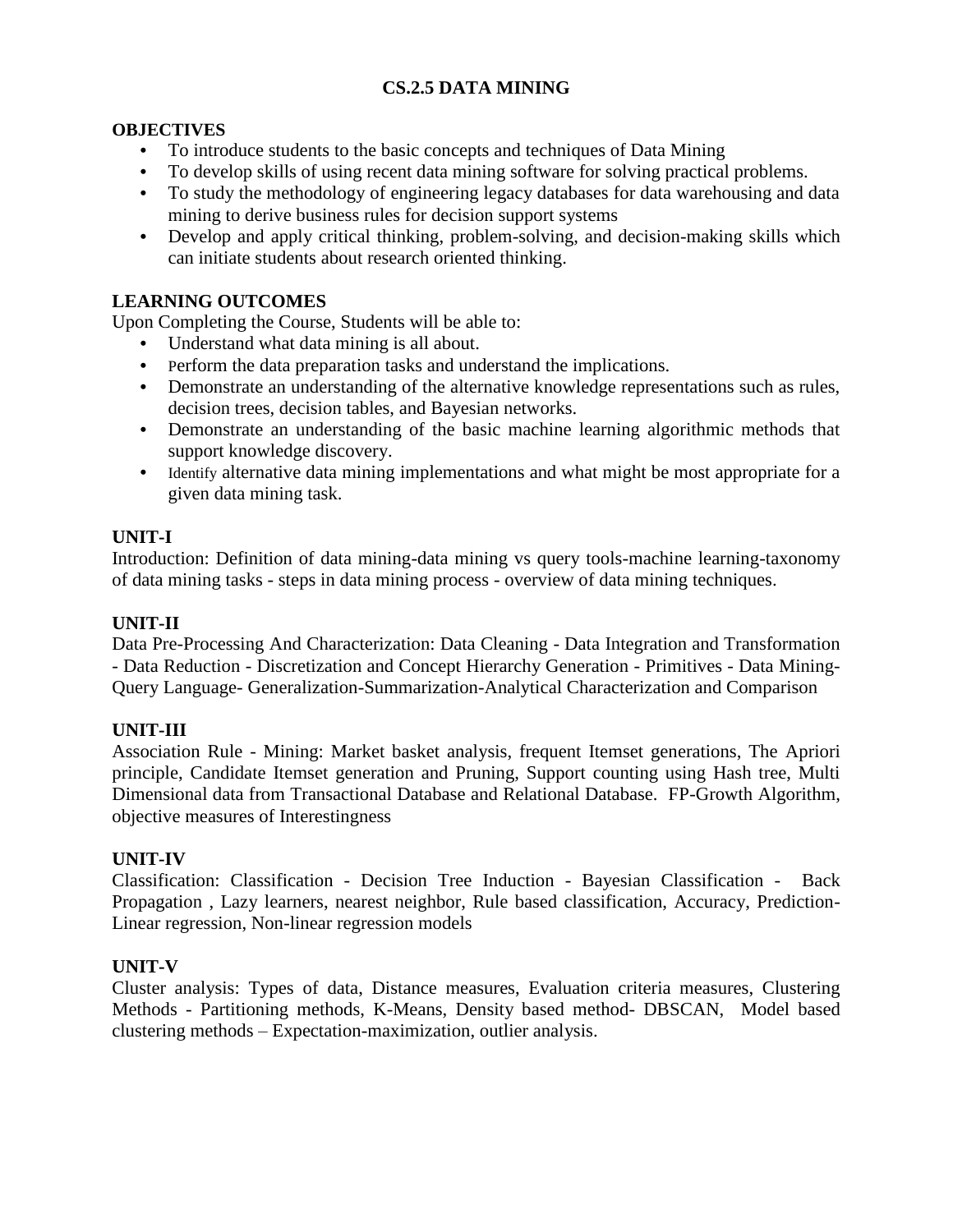## **Text Books**

1. Jiawei Han, Micheline Kamber, Data Mining: Concepts and Techniques, Morgan Kaufman Publishers, 2006.

## **Reference Books**

- 1. Usama M.Fayyad, Gregory Piatetsky Shapiro, Padhrai Smyth, Ramasamy Uthurusamy, Advances in Knowledge Discover and Data Mining, The M.I.T.Press, 2007.
- 2. Ralph Kimball, Margy Ross, The Data Warehouse Toolkit, John Wiley and Sons Inc., 2002.
- 3. Alex Berson, Stephen Smith, Kurt Thearling, Building Data Mining Applications for CRM, Tata McGraw Hill, 2000.
- 4. Margaret Dunham, Data Mining: Introductory and Advanced Topics, Prentice Hall, 2002.
- 5. Daniel T. Larose John Wiley & Sons, Hoboken, Discovering Knowledge in Data: An Introduction to Data Mining, New Jersey, 2004.
- 6. M.Panda, S.Dehuri and M.R.Patra, Modern Approaches of Data Mining: Concepts and techniques, Narosa Publications, 2016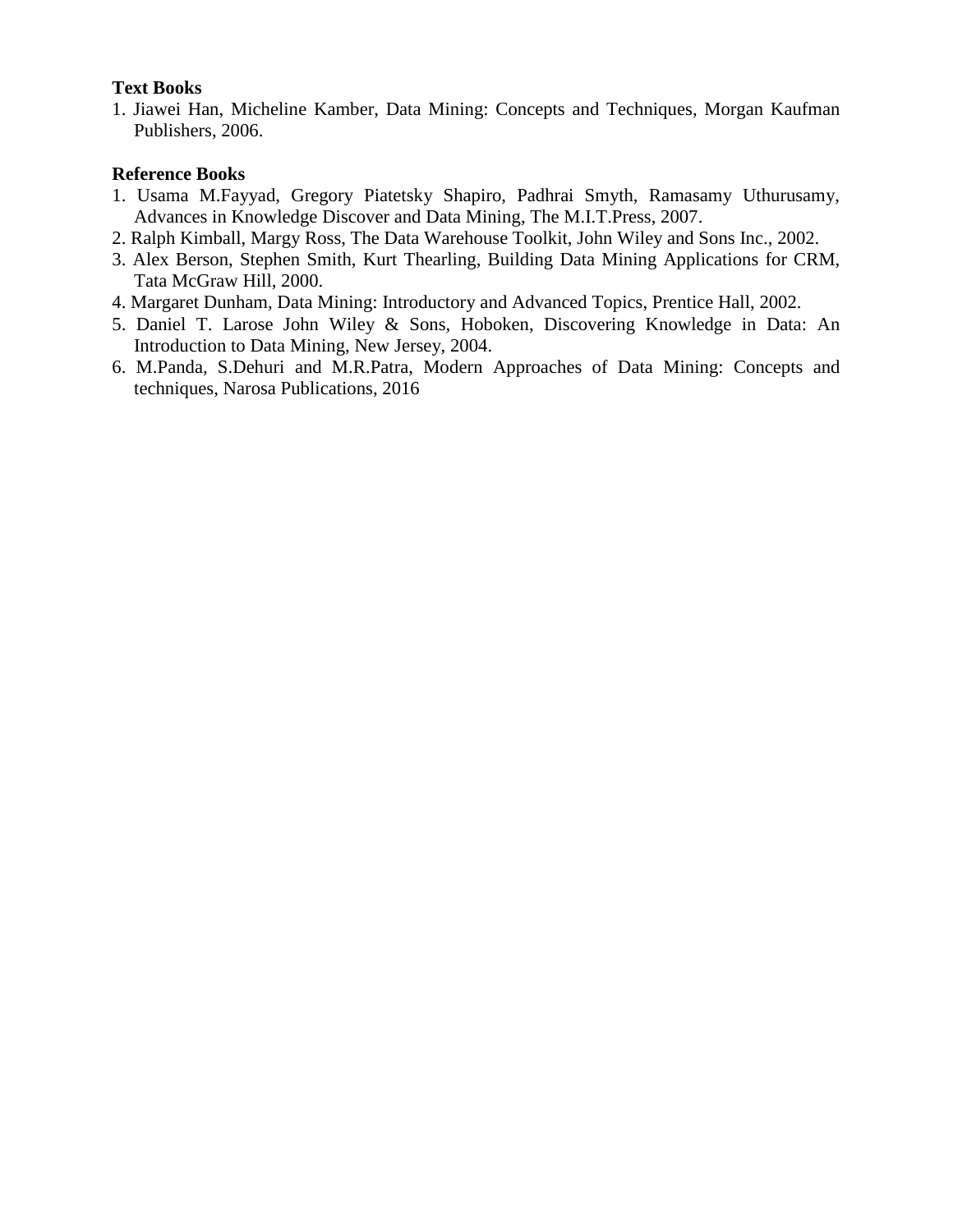## **CS.3.1. ARTIFICIAL INTELLIGENCE**

### **OBJECTIVES**

- **•** To learn the basic concepts of AI principles and approaches.
- **•** To develop the basic understanding of the building blocks of AI.

# **LEARNING OUTCOMES**

Upon Completing the Course, Students will be able to:

- **•** Have fundamental understanding of the basic concepts of artificial intelligence (AI).
- **•** Apply basic principles of AI in solutions that require problem solving, inference, perception, knowledge representation, and learning.
- **•** Have fundamental understanding of various applications of AI techniques in intelligent agents, expert systems, artificial neural networks and other machine learning models.
- **•** Have knowledge of current scope and limitations, and societal implications of AI.
- **•** Have basic foundation of machine learning.

# **UNIT-I**

Introduction to AI , History of AI , State of Art Intelligent Agents, Problem Solving by Searching : BFS, Uniform Cost Search, DFS, IDS, Bi-directional Search, Constraint Satisfactory Search, Informed Search Best First Search, Heuristic Function, Memory bounded search, A\* and IDA\*, Game Playing: Min-Max search and Alpha-Beta pruning.

# **UNIT-II**

Knowledge & Reasoning : Agents that reason logically, First Order Logic, Syntax and Semantics. Inference in First Order Logic : Inference Rules, Modus Ponems, Unification, Forward and Backward Reasoning, Resolutions Planning : A simple Planning Agent, from Problem Solving to Planning, Planning in Situation Calculus.

# **UNIT-III**

Learning : Learning from Observations . A General Model of Learning Agents, Inductive Learning; Expert Systems, Architecture, Knowledge Acquisition, MYCIN ; Natural Language Processing : Syntactic Processing, Semantic Analysis, Efficient parsing.

# **UNIT-IV**

Introduction to Pattern Recognition: Recognition & Classification Process, learning, Classification Patterns, Visual Image Understanding, Image Transformation; Perception: Image Formation, Image Processing Operations for easy Vision, Speech, Recognition. Introduction to Robotics.

#### **UNIT-V**

Prolog Programming : Basic Prolog Concepts, Facts, Rules, Structures, Lists, Executing and meaning of Prolog Programs, Recursive Programming, Backtracking with cuts.

### **Text Book**:

Stuart Russel &, Peter Norvig: Artificial Intelligence A Modern Approach (Person Education Asia.)  $3^{rd}$  edition.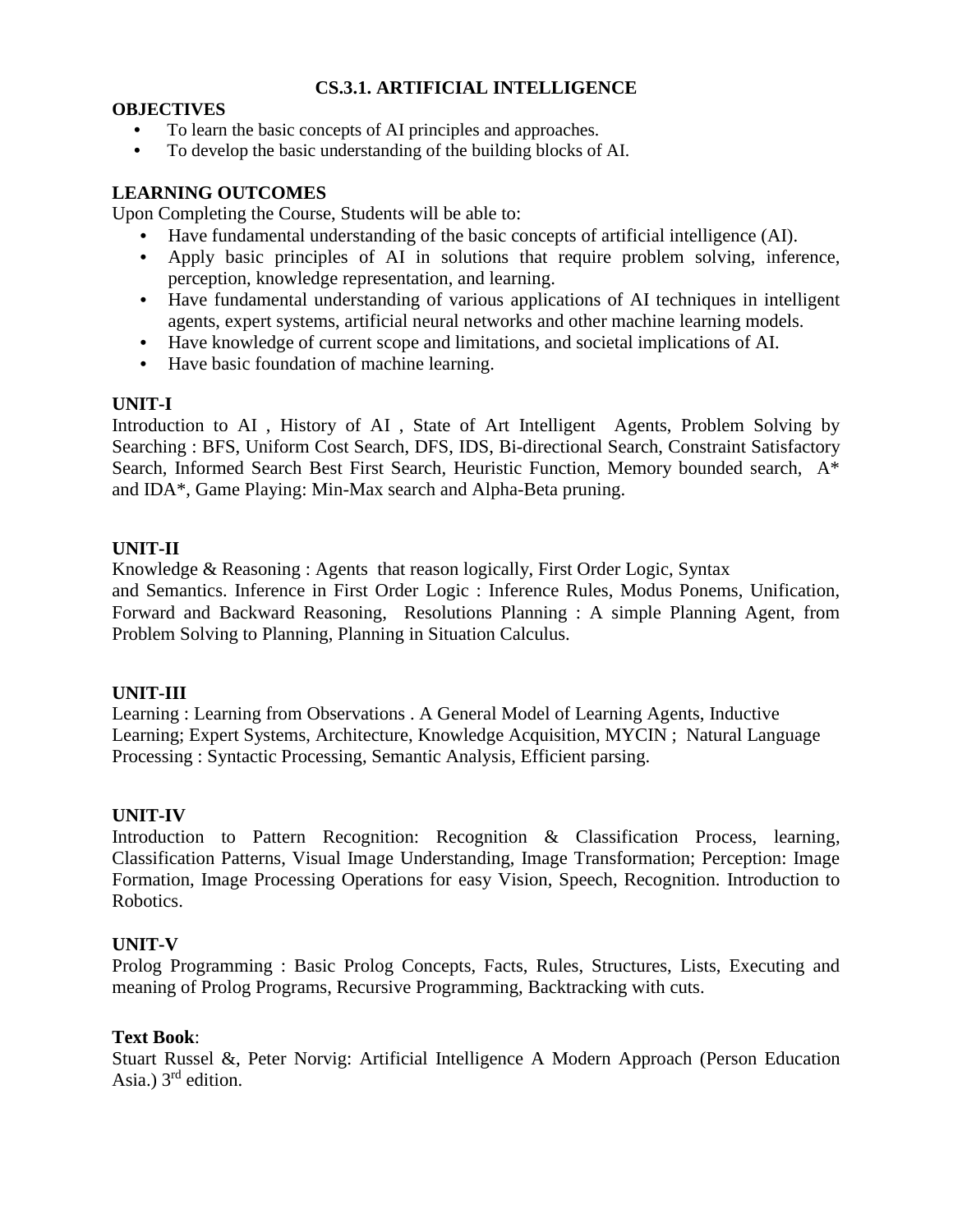# **CS.3.2 SOFTWARE ENGINEERING**

#### **OBJECTIVES**

- **•** To learn the way of developing software with high quality and the relevant techniques.
- **•** To introduce software engineering principles for industry standard.
- **•** To focus on Project management domain and Software risks management.

## **LEARNING OUTCOMES**

Upon Completing the Course, Students will be able to:

- **•** Identify, formulate, and solve complex problems by applying principles different principles of software engineering.
- **•** Apply engineering design to produce solutions that meet specified needs with consideration of public health, safety, and welfare, as well as global, cultural, social, environmental, and economic factors
- **•** Communicate effectively with a range of audiences and recognize ethical and professional responsibilities in engineering situations and make informed judgments, which must consider the impact of engineering solutions in global, economic, environmental, and societal contexts.
- **•** Develop and conduct appropriate experimentation, analyze and interpret data, and use engineering judgment to draw conclusions.

## **UNIT-I**

Computer-Based System Engineering: Emergent System Properties, Systems and their Environment, System Modeling, System Engineering Process, System Procurement. Software Processes: Software Process Models, Process Iteration, Software Specification, Design and Implementation, Software Validation and Evaluation, Automated Process Support. Project Management: Management Activities, Project Planning, Project Scheduling, Risk Management.

#### **UNIT-II**

Software Requirements: Functional and Non-Functional Requirements, User Requirements, System Requirements, Software Requirements Document. Requirements Engineering Processes: Feasibility Studies, Requirements Elicitation and Analysis, Requirements Validation, Requirements Management. System Models: Context Models, Behavioral Models, Data Models, Object Models, CASE Workbenches.

#### **UNIT-III**

Architectural Design: System Structuring, Control Models, Modular Decomposition, Cohesion and Coupling, Data Flow-oriented design. Distributed System Architectures: Multiprocessor Architectures, Client-Server Architectures, Distributed Object Architectures, CORBA. Object-Oriented design. Real-Time Software Design: System Design, Real-Time Executives, Monitoring and Control Systems, Data Acquisition Systems. Design with Reuse: Component-Based Development, Application Families, Design Patterns.

#### **UNIT-IV**

Verification and Validation: Verification and Validation Planning, Software Inspections, Automated Static Analysis, Clean-room Software Development. Software Testing: Defect Testing, Integration Testing, Object-Oriented Testing, Testing Workbenches. Software Cost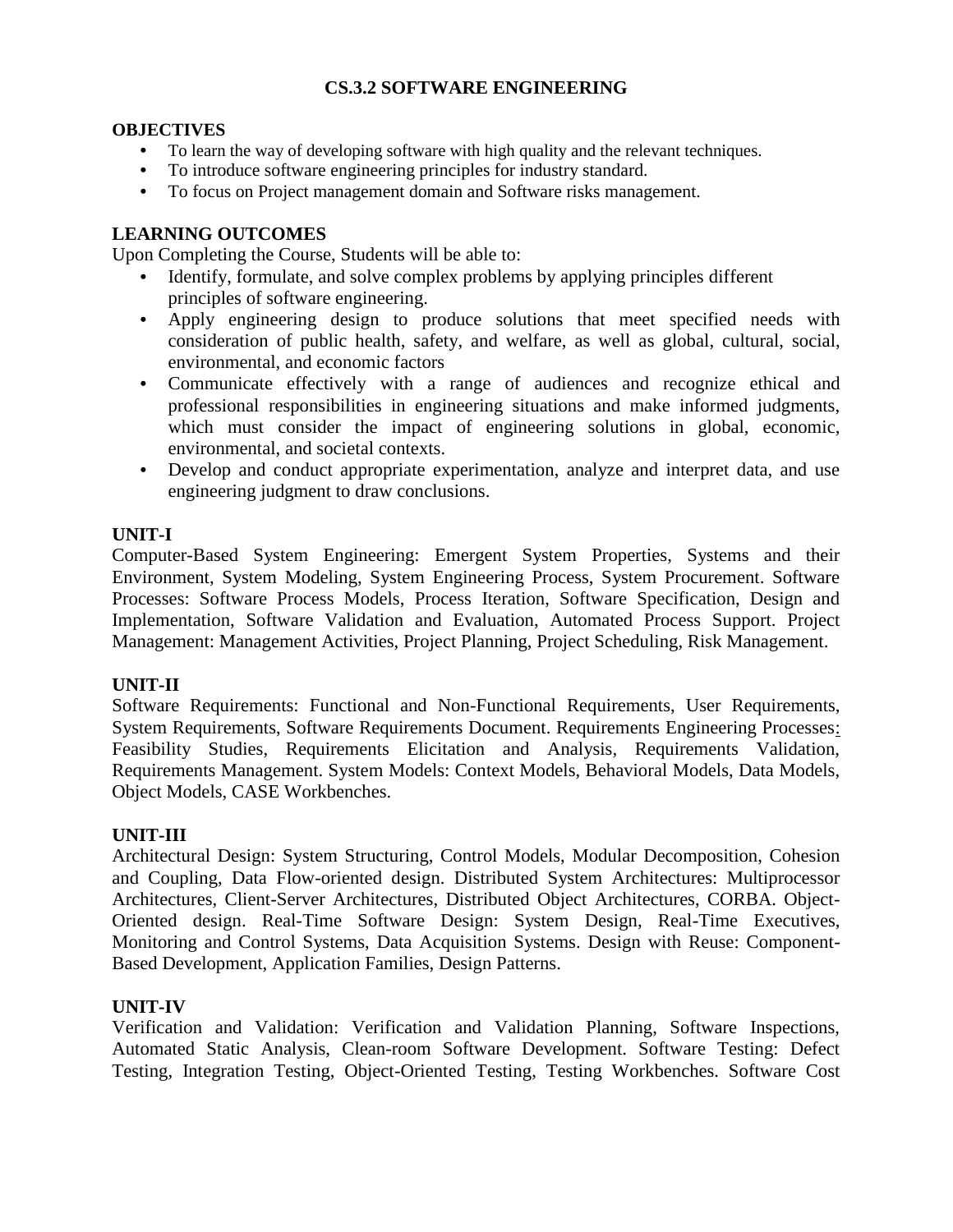Estimation: Productivity, Estimation Techniques, Algorithmic Cost Modeling, Project Duration and Staffing.

## **UNIT-V**

Dependability: Critical Systems, Availability and Reliability, Safety, Security. Critical Systems Specifications: Software Reliability Specification, Safety Specification, Security Specification. Critical Systems Development: Fault Minimization, Fault Tolerance, Fault Tolerance Architectures, Safe System Design.

## **Text Book**:

Sommerville, I: Software Engineering, 6/e

#### **Reference Book**

- 1. Pressman, R. S: Software Engineering, 4/e (McGRAW-HILL)
- 2. Aggarwal, K. K. & Singh, Y: Software Engineering (New Age International)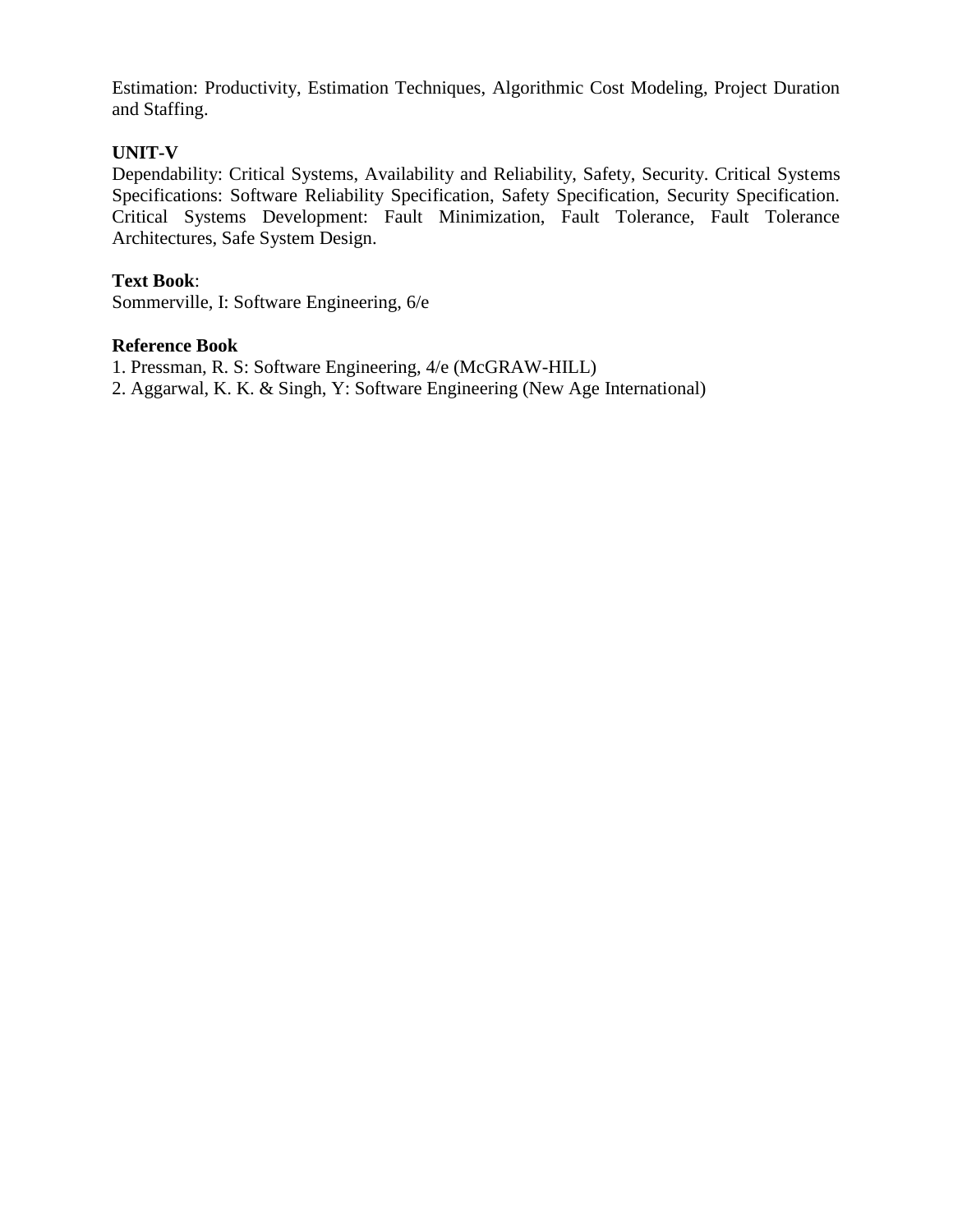## **CS.3.3 COMPILER DESIGN**

#### **OBJECTIVES**

- **•** To provide a thorough understanding of the internals of Compiler Design.
- **•** To explore the principles, algorithms, and data structures involved in the design and construction of compilers.
- **•** Topics include context-free grammars, lexical analysis, parsing techniques, symbol tables, error recovery, code generation, and code optimization.

## **LEARNING OUTCOMES**

Upon Completing the Course, Students will be able to:

- **•** Realize basics of compiler design and apply for real time applications.
- **•** Introduce different translation languages
- **•** Understand the importance of code optimization
- **•** Know about compiler generation tools and techniques
- **•** Working of compiler and non-compiler applications
- **•** Compiler for a simple programming language

#### **UNIT–I**

Compilers & Translators, Need of Translators, Structure of a Compiler, Phases, Lexical Analysis, Syntax Analysis, Intermediate Code Generation, Code Optimization, Code Generation, Book Keeping, A Symbol Table in brief, Semantic Analysis, L-value, r-values, Error Handling.

#### **UNIT–II**

Rules of Lexical Analyser, Need for Lexical Analysis, Input Buffering, Preliminary Scanning, A simple Approach to the Design of Lexical Analysers, Transition Diagrams, Regular Expression, String & Languages, Finite Automata, Non-deterministic Automata, Deterministic Automata, From regular Expression to Finite Automata, Context free Grammars, Derivations & Parse Trees, Parsers, Shift Reduce Parsing, Operator- Precedence Parsing.

#### **UNIT–III**

Symbol Table Management, Contents of a Symbol Table, Names & Symbol table records, reusing of symbol table spaces, array names, Indirection in Symbol Table entries, Data Structures for Symbol Tables , List, Self Organizing Lists, Search Trees, Hash Tables, Errors, Reporting Errors, Sources of Errors Syntactic Errors, Semantic Errors, Dynamic Errors, Lexical Phase Errors, Minimum Distance Matching, Syntactic Phase Error, Time of Detection, Ponic mode, Case study on Lex and Yacc.

#### **UNIT–IV**

Principal Sources of Optimization, Inner Loops, Language Implementation Details Inaccessible to the User. Further Optimization, Algorithm Optimization, Loop Optimization , Code Motion, Induction Variables, Reduction in Strength, Basic Blocks, Flow Graphs, DAG Representation of Basic Blocks, Value Numbers & Algebraic Laws, Global Data Flow Analysis, Memory Management Strategies , Fetch Strategy, Placement Strategies, Replacement Strategies, Address Binding, Compile Time, Load Time, Execution Time, Static Loading, Dynamic Loading, Dynamic Linking.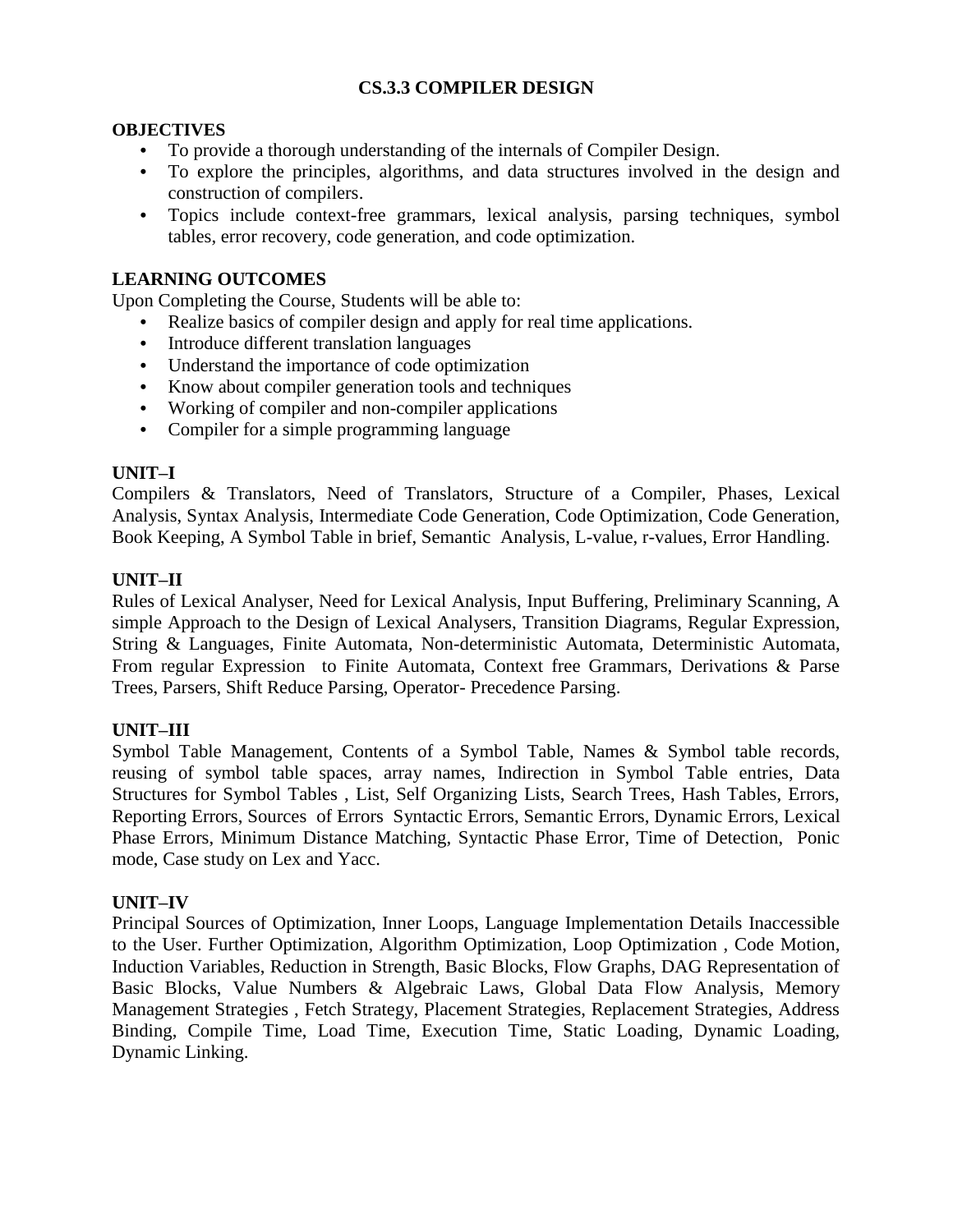## **UNIT–V**

Problems in Code Generation, a Simple Code Generator, Next-Use Information, Register Descriptors, Address Descriptors, Code Generation Algorithm, Register Allocation & Assignment, Global Register Allocation, Usage Counts, Register Assignment for Outer Loops, Register Allocation by Graph Coloring , Code Generation from DAG's, Peep-Hole Optimization, Redundant Loads & Stores, Un-Reachable Code, Multiple Jumps, Algebraic Simplifications, Use of Machine Idioms.

#### **Text Book**:

Compilers, Techniques and Tools (2<sup>nd</sup> edition), A.V.Aho, M.S.Lam, Ravi Esthi and J.D.Ullman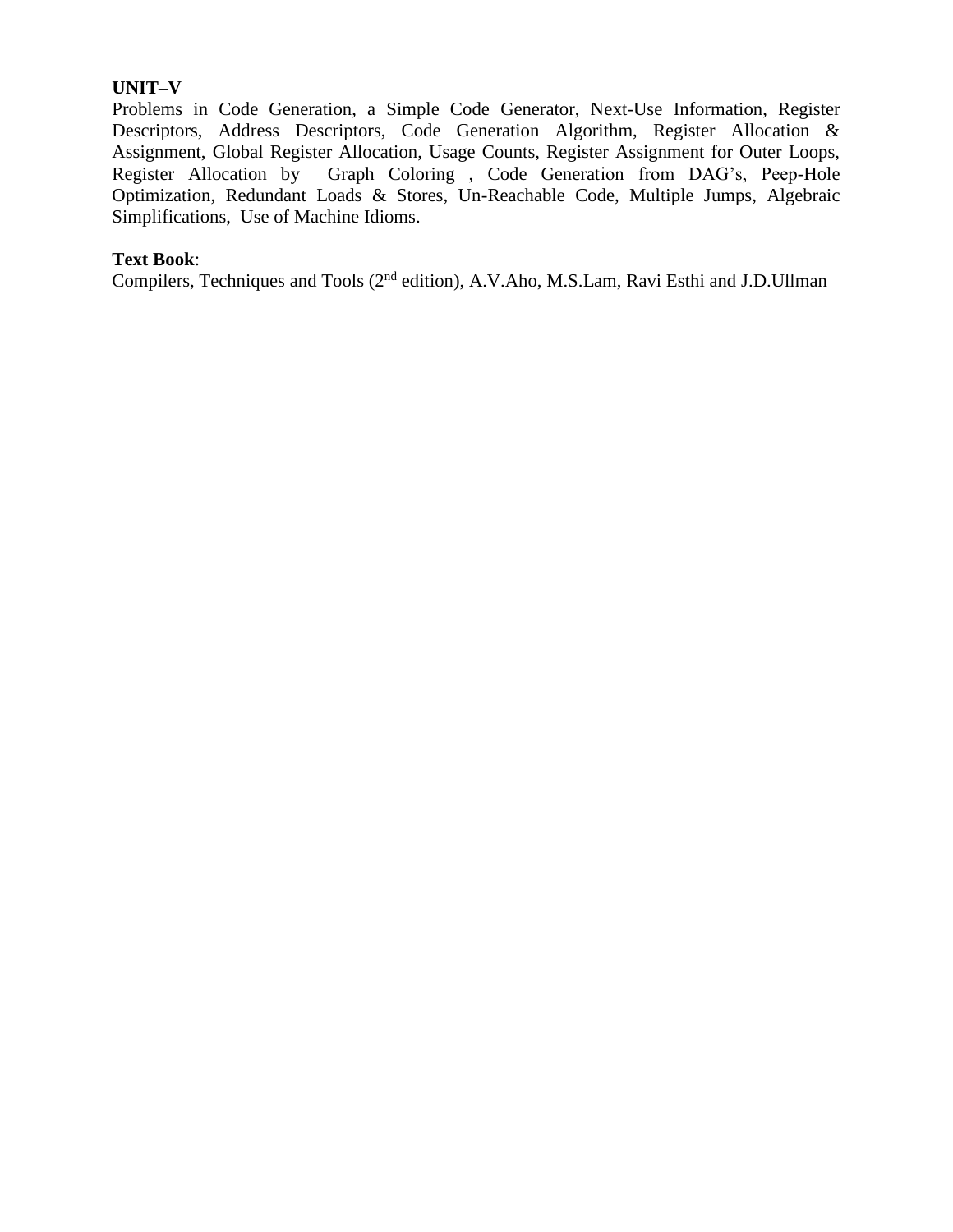# **CS.3.4 NETWORK SECURITY**

## **OBJECTIVES**

- To know the basics of network security and identify some of the factors driving the need for network security
- Identify and classify particular examples of attacks and the identification of the terms vulnerability, threat and attack
- Identify physical points of vulnerability in simple networks
- Compare and contrast symmetric and asymmetric encryption systems and their vulnerability to attack, and explain the characteristics of hybrid systems.

## **LEARNING OUTCOMES**

Upon Completing the Course, Students will be able to:

- **•** Protect and defend computer systems and networks from cyber-attacks.
- **•** Characterize privacy, legal and ethical issues of information security.
- **•** Identify vulnerabilities critical to the information assets of an organization.
- **•** Define the security controls sufficient to provide a required level of confidentiality, integrity, and availability in an organization's computer systems and networks.
- **•** Diagnose attacks on an organization's computer systems and networks.
- **•** Apply critical thinking and problem-solving skills to detect current and future attacks on an organization's computer systems and networks in view of network security research.

#### **UNIT–I**

Overview of cryptography, substitution and affine cipher and their cryptanalysis, Perfect Security, Block cipher, Data Encryption Standard(DES), Differential and linear Cryptanalysis, Block Cipher Design Principles, Block Cipher modes of operation, Advanced Encryption Standard.

#### **UNIT–II**

Principles of Public- key Cryptosystems, The RSA Algorithm, Key Management, Diffie-Hellman Key Exchange, Authentication Functions, Message Authentication codes(MAC), Hash Functions, Security of Hash Functions and MAC, Secure Hash Algorithm, HMAC.

# **UNIT–III**

Discrete Logarithms, ElGamal Cryptosystem, Algorithm for Discrete Logaritlun Problem, security of EIGamal System, Schnorr signature scheme, Baby step-Gaint step, Chinese reminder, The ElGamal signature scheme, The digital signature algorithm, Provable secure signature schemes.

# **UNIT–IV**

Elliptic curve over the reals, Elliptic curves modulo a prime, Properties of Elliptic curves Point compression, Computing point multiples on Elliptic curves, Elliptic curve digital signature algorithm, Elliptic curve factorization, Elliptic curve primality test.

#### **UNIT–V**

Network Security Practice: Kerberos, X.509 Authentication Service, Public Key Infrastructure. E-Mail Security (Pretty Good Privacy), IP Security (Architecture, Authentication Header,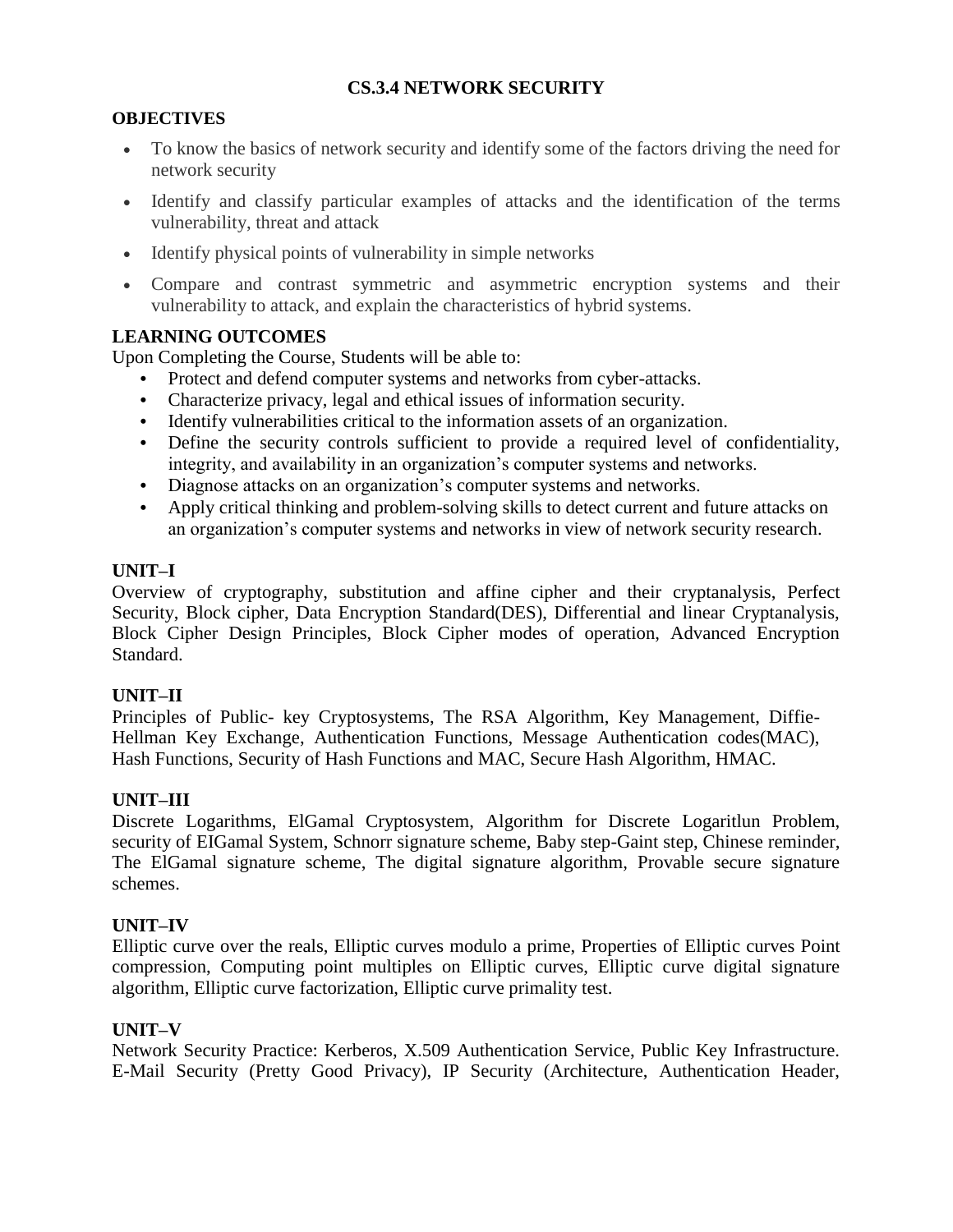Encapsulating Security Payload, Combining Security, Associations, Key Management), Web Security (Secure Sockets Layer and Transport Layer Security).

## **Text Books:**

- 1. W.Sta1lings- Cryptography and Network Security Principles and Practice, Person Education Asia, 2000. (3rd Edition) Chapters: [1,3, 5 , 9, 10(10.1,10.2), II, 12(12.2,12.4), 13(13.3), 14,15,16,17].
- 2. D.Stinsori, Cryptography: Theory and Practice, CRC press, 2006. Chapters: [1,2(2.3),6,7,12].

## **References:**

- 1. A. Menezes, P. Van Oorsch, S. Vanstans- Handbook of Applied Cryptography, CRCpress,1997. '
- 2. B. Schmeier- Applied Cryptography, New York, Wiley, 1996.
- 3. N.Koblitz: a course in number theory and cryptography, Springer verlag.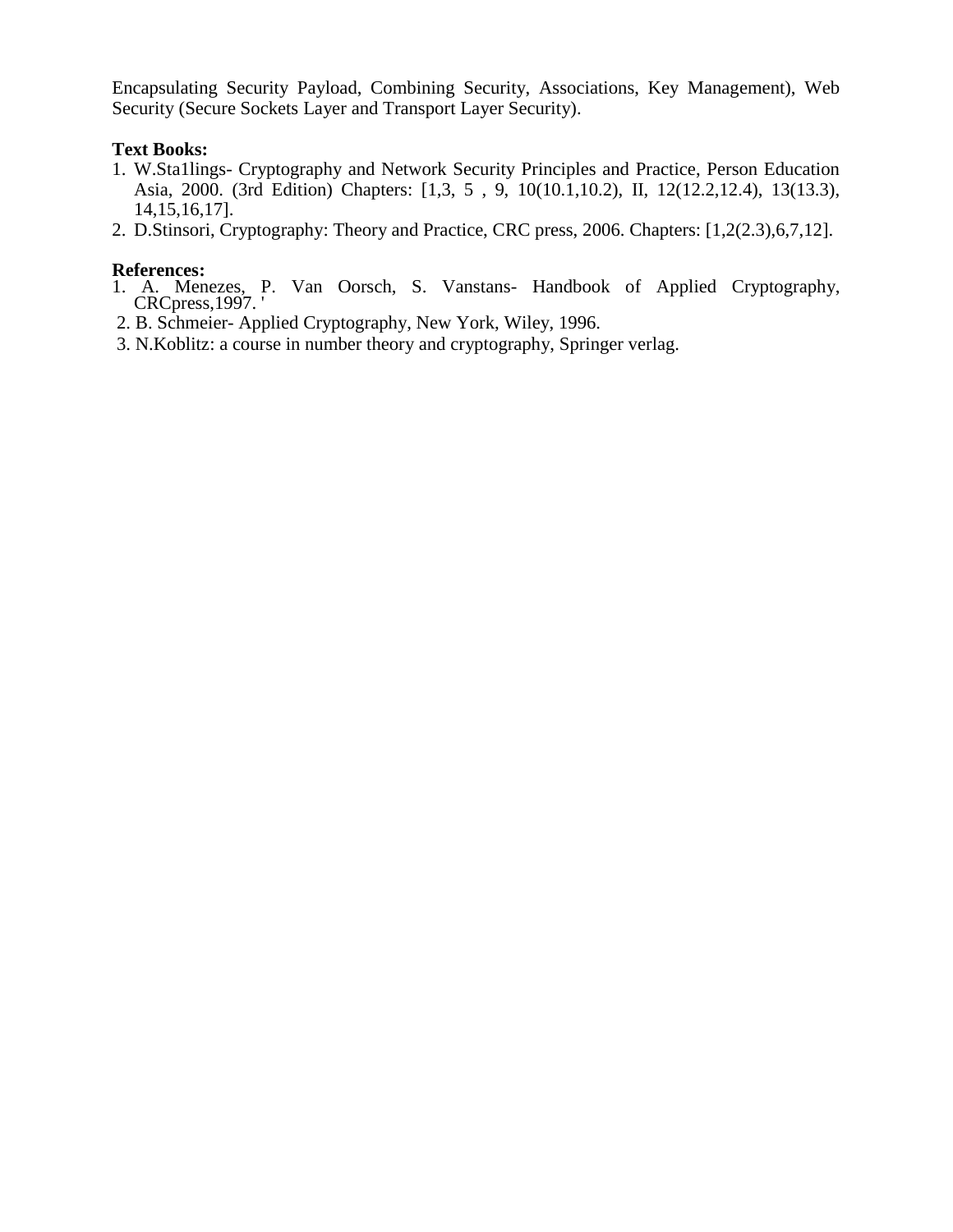# **CS.3.5- MOBILE COMPUTING**

## **OBJECTIVES**

- **•** To impart fundamental concepts in the area of mobile computing, to provide a computer systems perspective on the converging areas of wireless networking, embedded systems,.
- **•** To know the software, and to introduce selected topics of current research interest in the field of mobile computing.

## **LEARNING OUTCOMES**

Upon Completing the Course, Students will be able to:

- **•** Understand the characteristics and limitations of mobile hardware devices including their user-interface modalities.
- **•** Develop applications that are mobile-device specific and demonstrate current practice in mobile computing contexts.
- **•** Design and development of context-aware solutions for mobile devices.
- **•** Have professional and ethical issues, in particular those relating to security and privacy of user data and user behaviour.

## **UNIT-I**

Personal Communications Services (PCS) Architecture, Cellular Telephony, Cordless Telephony and Low-Tier PCS, Third-Generation Wireless Systems. Wireless Transmission: Transmission concepts, Signal Propagation. Multiplexing Techniques: Space Division Multiplexing (SDM), Time Division Multiplexing (TDM), Frequency Division Multiplexing (FDM), Code Division Multiplexing (CDM), Modulation, Spread spectrum techniques, Cellular System. Medium Access Control (MAC): Issues relating to MAC, SDMA, FDMA, TDMA, CDMA.

#### **UNIT-II**

Mobility Management: Handoff, Roaming Management for SS7 and CT2. Handoff Management: Mobility detection, Channel Assignment, Hard Handoff and Soft Handoff for Radio Link Transfer. Switching: Circuit Switched Data Services on Cellular Networks, Packet Switched Data Services on Cellular Networks. Addressing Mobile quality of service, Access point control protocol.

#### **UNIT-III**

Global System for Mobile Communication (GSM): GSM Architecture, Location Tracking and Call Setup, Data Services, Protocol Model, Mobility Management, Short Message Service (SMS), Roaming Facility and Security. Analog Mobile Phone Service (AMPS): IS-136 North American TDMA Standard, IS-95: The North American CDMA Digital Cellular Standard. General Packet Radio Service (GPRS): GPRS Architecture, GPRS Network, Interfaces and Procedures.

#### **UNIT-IV**

Third Generation Mobile Services (3G): IMT-2000, W-CDMA, CDMA-2000, Quality of Service (QoS) in 3G, Wireless Operating System for 3G Handset. Wireless LAN: Infrastructure and Ad hoc networks, IEEE 802.11, Hiperlan, Blue tooth. Mobile Multimedia (MM): Wireless ATM (WATM), WATM services, Reference model